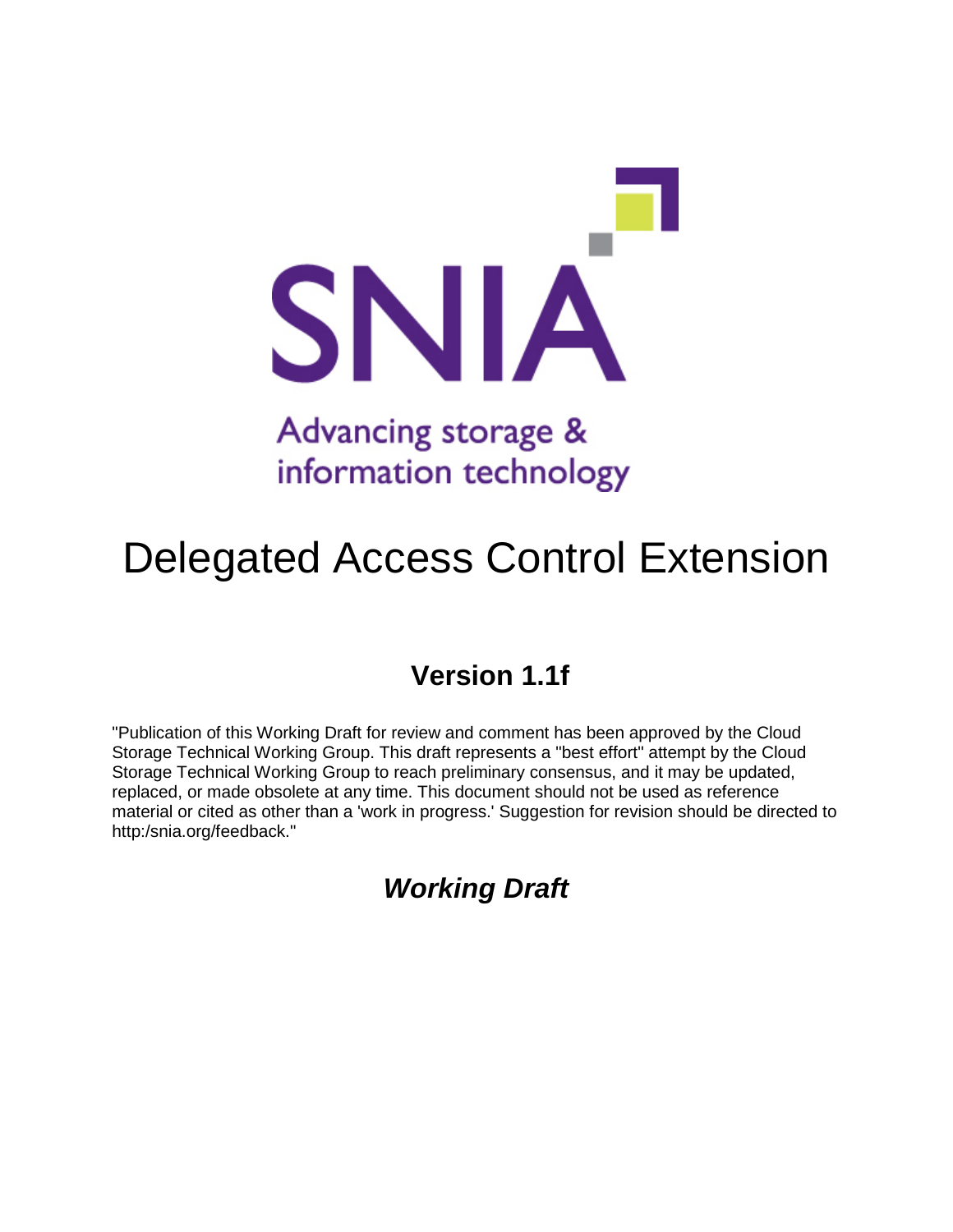| Date       | <b>Version</b>   | Вy             | <b>Comments</b>                                            |
|------------|------------------|----------------|------------------------------------------------------------|
| 2015-07-20 | 1.1a             | <b>CDMITWG</b> | Initial draft from Portland Face-to-face for TWG<br>review |
| 2015-11-19 | 1.1 <sub>b</sub> | CDMI TWG       | Updates at the Colorado Springs TWG meeting                |
| 2016-01-19 | 1.1c             | CDMI TWG       | Updates at the San Jose TWG meeting                        |
| 2016-03-14 | 1.1d             | CDMI TWG       | Updates at the Tuscon TWG meeting                          |
| 2016-05-10 | 1.1e             | CDMI TWG       | Updates at the Colorado Springs TWG meeting                |
| 2016-06-15 | 1.1f             | <b>CDMITWG</b> | Final updates in preparation for public review             |

### **Revision History**

The SNIA hereby grants permission for individuals to use this document for personal use only, and for corporations and other business entities to use this document for internal use only (including internal copying, distribution, and display) provided that:

- Any text, diagram, chart, table, or definition reproduced shall be reproduced in its entirety with no alteration, and,
- Any document, printed or electronic, in which material from this document (or any portion hereof) is reproduced shall acknowledge the SNIA copyright on that material, and shall credit the SNIA for granting permission for its reuse.

Other than as explicitly provided above, you may not make any commercial use of this document, sell any excerpt or this entire document, or distribute this document to third parties. All rights not explicitly granted are expressly reserved to SNIA.

Permission to use this document for purposes other than those enumerated above may be requested by emailing tcmd@snia.org. Please include the identity of the requesting individual and/or company and a brief description of the purpose, nature, and scope of the requested use.

Copyright © 2016 Storage Networking Industry Association.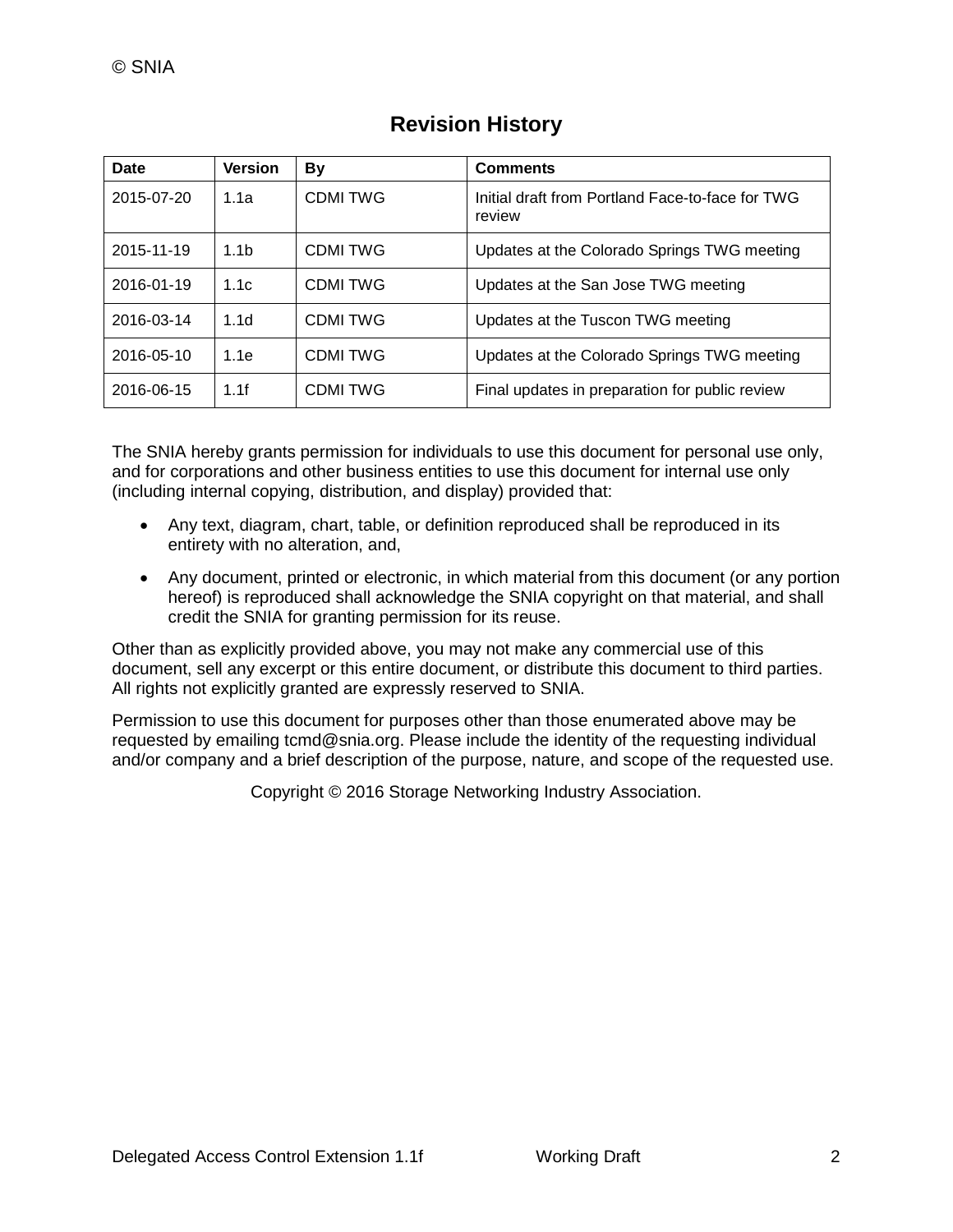## **Delegated Access Control (DAC) Extension**

#### **Overview**

The Cloud Data Management Interface (CDMI) specifies metadata in Clause 16.1 that is used to determine if a given operation requested by a given user can be performed against a given object. This metadata is based on the industry-standard NFSv4 ACL system.

This ACL-based model assumes that the cloud server handling the client request has the required authority and knowledge to allow or deny operations. In many use cases, this authority may be resident on a different system, and at this time, no standardized methods are available to delegate the access control decision.

To provide a standardized way that a cloud service can delegate access control decisions to such a third-party system, this extension defines a set of metadata and a series of interactions to indicate when delegated access control (DAC) is to be performed and how the DAC request and response messages are formatted. This extension builds on top of the Encrypted Object Extension but also has several uses for non-encrypted objects.

In the typical data flow, a client sends a request to a CDMI server in order to access or manipulate an object. The CDMI server delegates the access control decision to a DAC provider. Based on the response from the DAC provider, the CDMI server allows or denies the client request and optionally passes through additional private information received from the DAC provider.

To provide interoperable delegated access control, the following areas must be specified:

- How CDMI servers and clients determine when DAC is required for operations against an object
- The way that CDMI servers determine how to contact the DAC provider
- How the DAC provider is sent information about:
	- o The operation the client is requesting
	- o The object the operation is being requested against
	- o The client that is requesting the operation
	- o The CDMI server performing the operation
- How the DAC provider:
	- o Returns the access control decision to the CDMI server
	- o Returns the decryption key to the CDMI server
	- $\circ$  Passes through to the client additional information that may be relevant for the access control decision
- How additional information from the client, which is relevant for the access control decision, can be passed through to the DAC provider
- How the messages exchanged between the CDMI server and the DAC provider are protected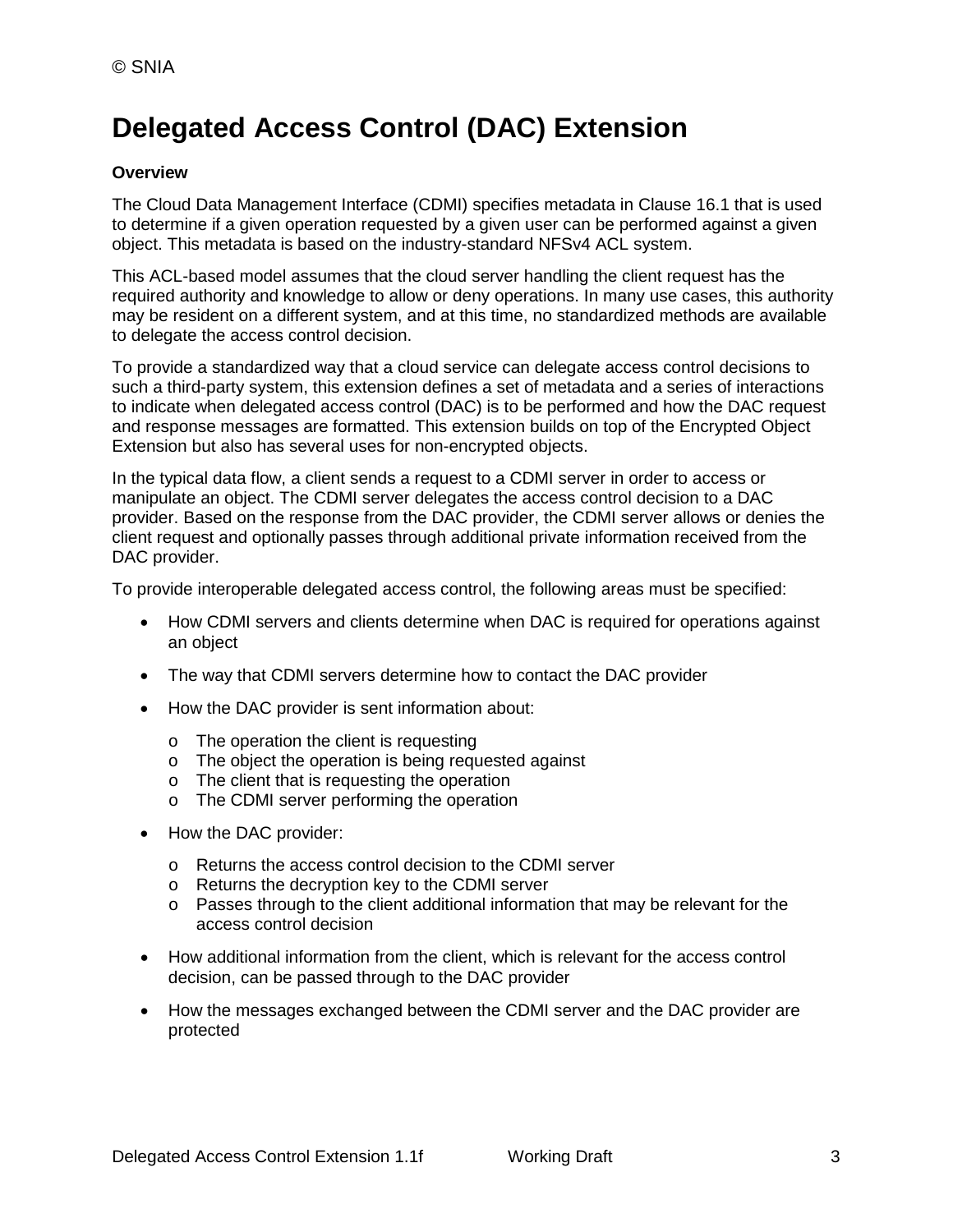### **Modifications to the CDMI 1.1 spec:**

#### **1) In Clause 2, add reference to the following RFCs:**

- RFC 6068, The 'mailto' URI Scheme https://www.ietf.org/rfc/rfc6068.txt
- RFC 7515, JSON Web Signature (JWS) https://www.ietf.org/rfc/rfc7515.txt
- RFC 7516, JSON Web Encryption (JWE) https://www.ietf.org/rfc/rfc7516.txt
- RFC 7517, JSON Web Key (JWK) https://www.ietf.org/rfc/rfc7517.txt

#### **2) In Clause 3, add the following terms:**

delegated access control DAC the process of delegating an access control decision to a third party delegated access control provider DAC provider a third-party system that is capable of making access control decisions delegated access control request DAC request a request made to a DAC provider for an access control decision delegated access control response

DAC response a response from a DAC provider indicating the result of a request for an access control decision

### intermediary CDMI server

a CDMI server that is capable of forwarding DAC requests and responses

JOSE Javascript Object Signing and Encryption

JWE JSON Web Encryption

JWK JSON Web Key

JWS JSON Web Signing

#### **3) In Clause 12.1.1, add new rows at end of table "Table 100 - System-Wide Capabilities".**

| <b>Capability Name</b> | Type                  | <b>Description</b>                                                                                                   |
|------------------------|-----------------------|----------------------------------------------------------------------------------------------------------------------|
| cdmi dac               | <b>JSON</b><br>String | If present and "true", this capability indicates that the cloud<br>storage system supports delegated access control. |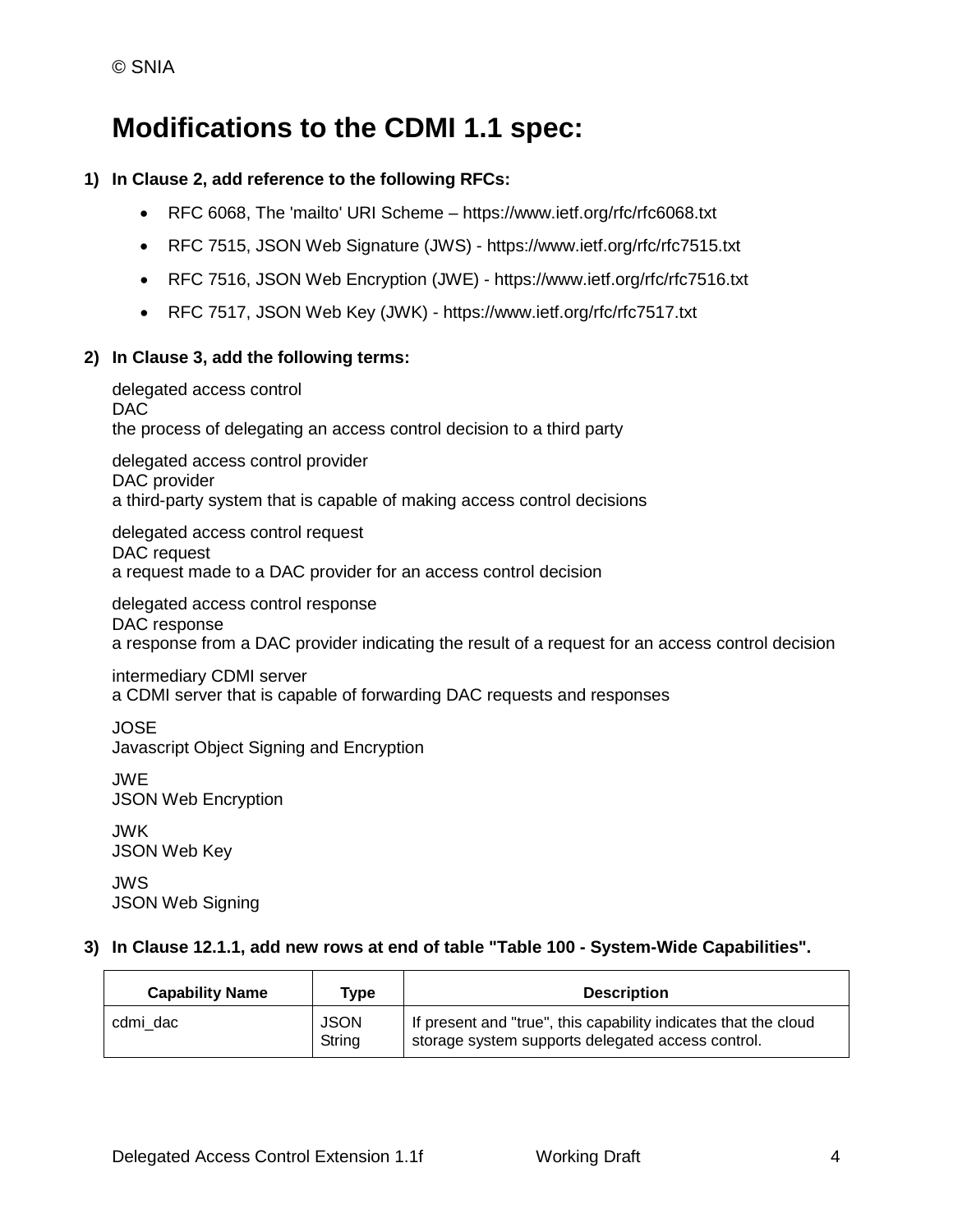|  |  | 4) In Clause 16.3, add new row at end of table "Table 118 – Storage System Metadata". |  |  |  |
|--|--|---------------------------------------------------------------------------------------|--|--|--|
|--|--|---------------------------------------------------------------------------------------|--|--|--|

| <b>Metadata Name</b> | <b>Type</b>           | <b>Description</b>                                                                                                                                                                        | <b>Requirement</b> |
|----------------------|-----------------------|-------------------------------------------------------------------------------------------------------------------------------------------------------------------------------------------|--------------------|
| cdmi_dac_uri         | <b>JSON</b><br>String | Contains the URI that is used to submit a DAC<br>request for the data object.                                                                                                             | Optional           |
|                      |                       | URI schemes supported shall include "https"<br>and may include "mailto".                                                                                                                  |                    |
|                      |                       | Both cdmi dac certificate and cdmi dac uri<br>shall be included for delegated access control<br>to be enabled for a given object.                                                         |                    |
| cdmi dac certificate | <b>JSON</b><br>Object | A JSON object, containing a JWK which<br>contains a X.509 certificate or certificate chain<br>belonging to the DAC provider, that is used to<br>submit a DAC request for the data object. | Optional           |
|                      |                       | Both cdmi dac certificate and cdmi dac uri<br>shall be included for delegated access control<br>to be enabled for a given object.                                                         |                    |

#### **5) Add new clause 24, "Access Control"**

#### **24.1 Overview**

CDMI access control is based around Access Control Lists (ACLs) that are stored as object metadata. When a client requests to perform an operation against a CDMI object, the CDMI server validates the client's identity and credentials against the object ACL to determine if the operation is allowed. This request assumes that the CDMI server is trusted and capable of making these access control decisions.

Figure 1 illustrates an ACL-based access control request:



**Figure 1 – Non-delegated (ACL-based) access control data flow**

When an access control decision needs to be made by a third party (such as by the originating CDMI server in Figure 1), access control is delegated. When cdmi\_dac\_uri and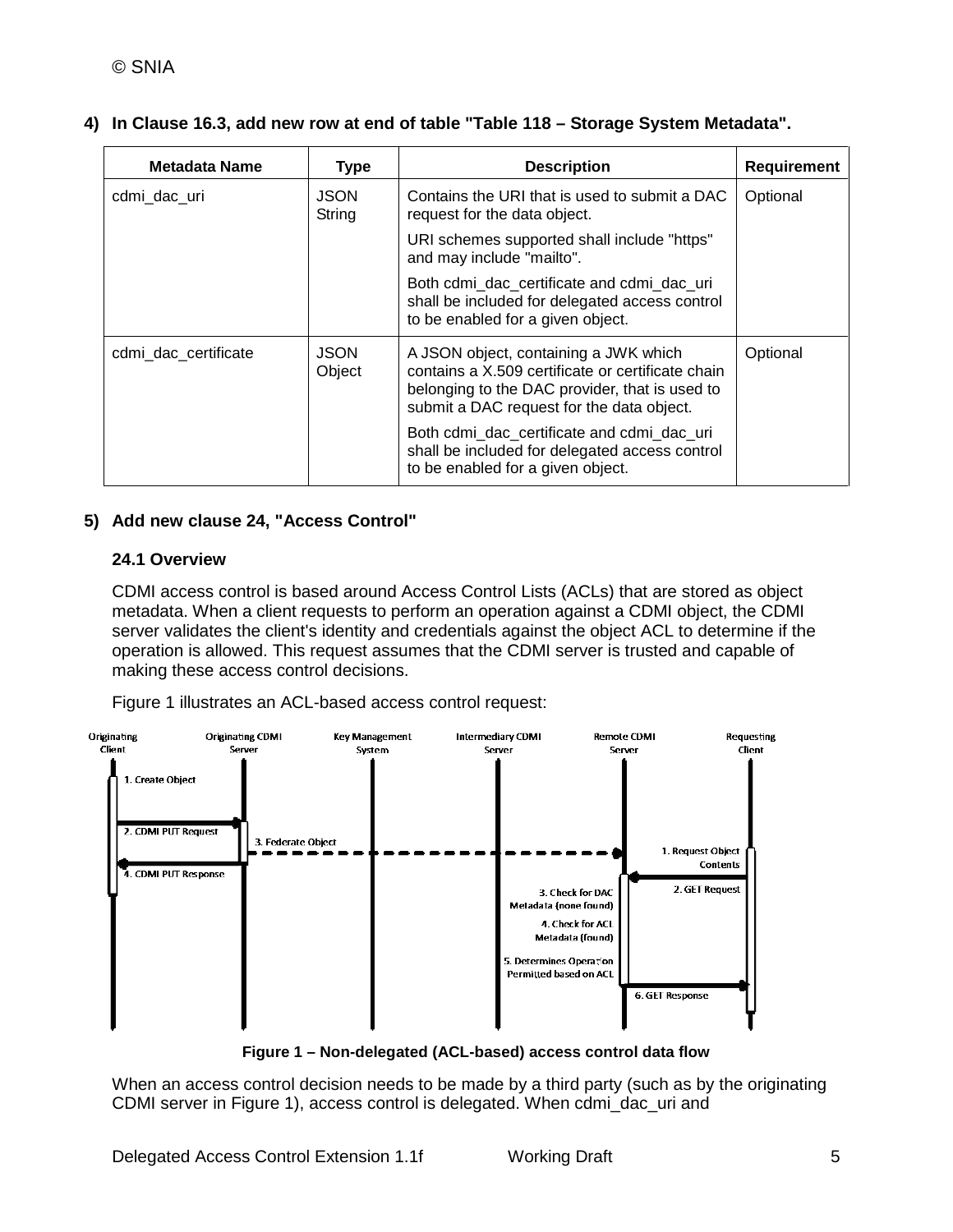cdmi\_dac\_certificate object metadata is present, as specified in 16.3, Delegated Access Control (DAC) shall be used.

The process by which objects are federated between systems is outside the scope of access control delegation and involves how objects are replicated, synchronized, mirrored, or migrated between CDMI servers. These processes are typically under the control of policies or external policy management systems. Federation is typically performed by third-party systems that use CDMI features including notification, serialization, and the preservation of globally unique object identifiers, which forms the basis for client-transparent interoperability.

#### **24.2 Delegated Access Control (DAC)**

A cloud storage system may implement support for DAC, which is indicated by the presence of the cdmi\_dac system-wide capability.

DAC enables requests for operations against an object to be allowed or denied by a third-party DAC provider, in addition to ACL access control. When an encrypted object is accessed, the DAC provider may provide the decryption key. The decryption key enables access to encrypted objects, even if the CDMI server cannot access the keys directly.

Clients often have different degrees to which they trust the CDMI server with which they are interacting. Table 1 describes the four ways that DAC shall interact with stored objects.

| <b>Mode of Access</b>                     | <b>Degree of Trust</b>                                                                                                                                                                                                                                                                                                                                                                                                |
|-------------------------------------------|-----------------------------------------------------------------------------------------------------------------------------------------------------------------------------------------------------------------------------------------------------------------------------------------------------------------------------------------------------------------------------------------------------------------------|
| Client-side decryption                    | CDMI server is not trusted with keys or to make delegated access<br>control decisions.                                                                                                                                                                                                                                                                                                                                |
|                                           | 1. Client requests object.<br>2. Client is responsible for custom implementation for getting<br>decryption keys out of band.<br>3. Client receives ciphertext.<br>4. Client verifies signatures (if present).<br>5. Client verifies correct object.<br>6. Client decrypts object.<br>This mode of access does not use any functionality indicated by the<br>cdmi_dac capability and is supported by all CDMI servers. |
| Client-side decryption with<br><b>DAC</b> | CDMI server is not trusted with keys and is used to establish an<br>opaque channel of communication between the client and the DAC<br>provider for key delivery.                                                                                                                                                                                                                                                      |
|                                           | 1. Client requests object.<br>2. Client is responsible for custom implementation that gets<br>decryption keys through secure exchange between CDMI server<br>and DAC provider.<br>3. Client receives ciphertext.<br>4. Client verifies signatures (if present).<br>5. Client verifies correct object.<br>6. Client decrypts object.                                                                                   |
|                                           | This mode of access requires the cdm_dac capability but does not<br>require encrypted object support.                                                                                                                                                                                                                                                                                                                 |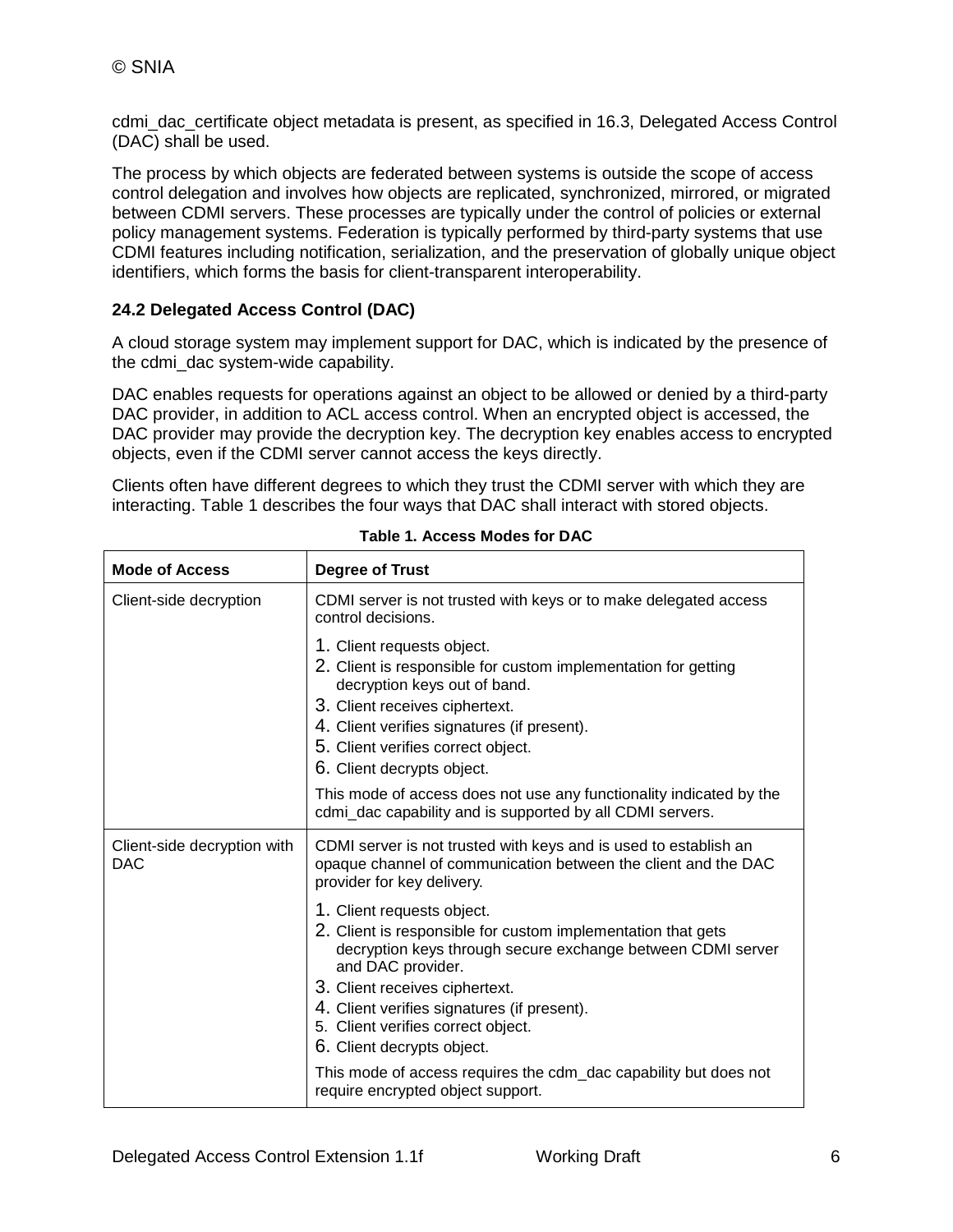|                                    | In this mode, data is exchanged between the client and the DAC<br>provider using one or more "CDMI-DAC-" headers, as described in<br>24.4.                                                                                                                                                                                                                                                                                      |
|------------------------------------|---------------------------------------------------------------------------------------------------------------------------------------------------------------------------------------------------------------------------------------------------------------------------------------------------------------------------------------------------------------------------------------------------------------------------------|
| Server-side decryption<br>with DAC | CDMI server is trusted with keys and to delegate access control<br>decisions. DAC message exchange is used to get the decryption<br>keys to decrypt the contents of the object, and keys are not revealed<br>to the client.                                                                                                                                                                                                     |
|                                    | 1. Client requests object.<br>2. CDMI server contacts the DAC provider to determine access<br>control decision and gets decryption keys, where the keys are not<br>revealed to the client.<br>3. CDMI server verifies signatures (if present).<br>4. CDMI server verifies correct object.<br>5. CDMI server decrypts object.<br>6. Client receives plaintext.<br>This mode of access requires DAC and encrypted object support. |
| Plaintext objects with DAC         | CDMI server is trusted with plaintext and to not bypass delegated<br>access control decisions.<br>1. Client requests object.<br>2. CDMI server contacts DAC provider to determine access control<br>decision.<br>3. CDMI server verifies signatures (if present).<br>4. CDMI server verifies correct object.<br>5. Client receives plaintext.<br>This mode of access requires DAC support.                                      |

The cdmi dac uri metadata item indicates where delegated access control requests are submitted, and the cdmi\_dac\_certificate metadata item indicates how to securely communicate with the delegated access control provider. Both of these metadata items shall be present for DAC to be enabled for a given object.

DAC requests are submitted to a DAC provider using two typical methods:

- Direct The DAC request is submitted directly to the absolute URI specified in the cdmi\_dac\_uri metadata item. This approach requires the host specified in the URI to be accessible from the CDMI server, and for the CDMI server making the request to have sufficient permissions to send the DAC request to that location (for example, HTTP PUT).
- Indirect The DAC request is sent to the DAC provider using an indirect route. Indirect routing is useful when the cdmi dac uri does not specify a host. An example of indirect routing is when the cdmi dac uri contains a mailto URI; the Internet mail system is then responsible for delivering the DAC request.

In other cases, the certificate included with the DAC request (taken from the cdmi\_dac\_certificate metadata) may be used by intermediary CDMI servers to determine the further routing of the DAC request. For example, DAC requests using a E.U.-issued certificate can be forwarded to a different intermediary CDMI server to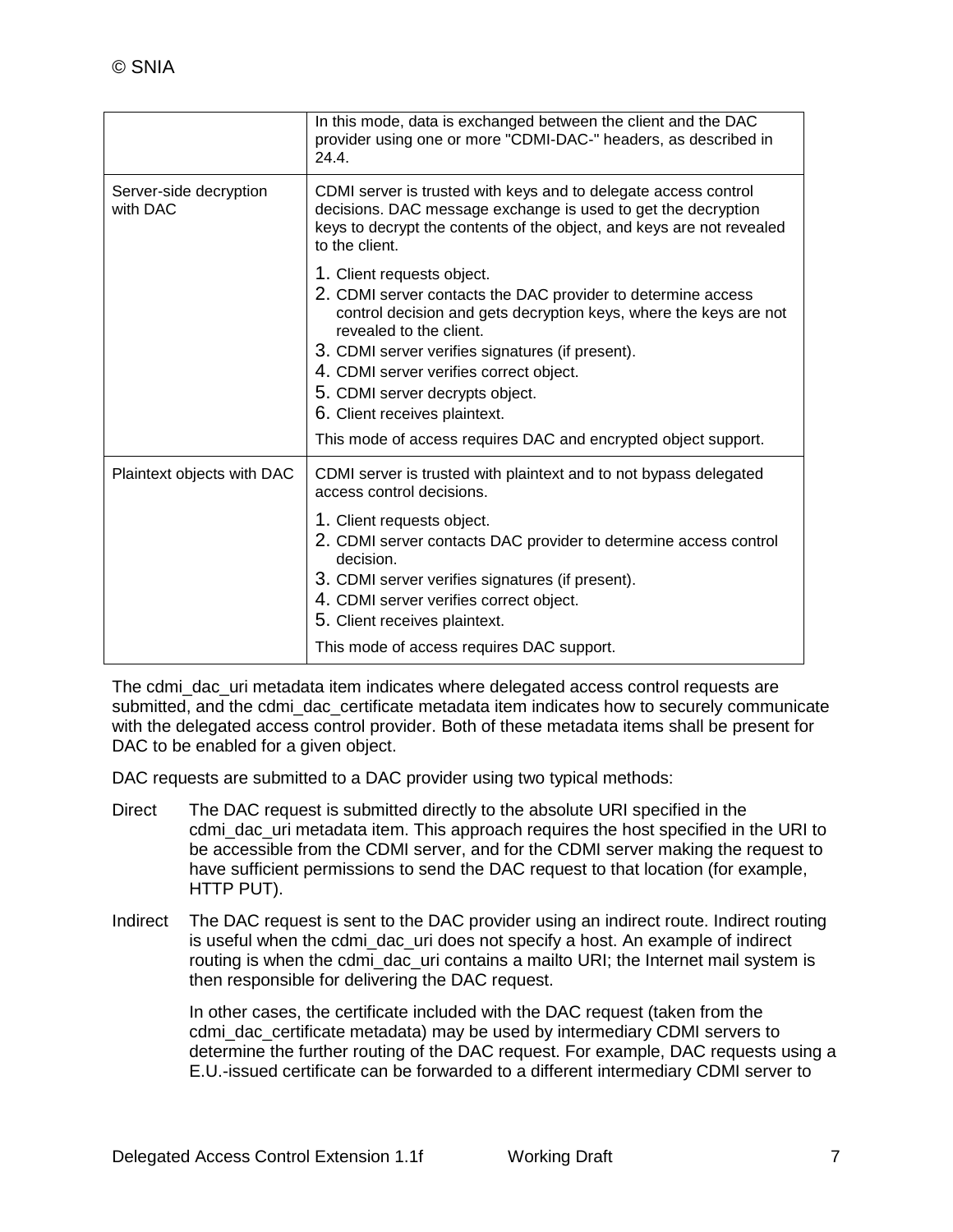those requests using a U.S.-issued certificate. How certificate fields are used to determine routing is not defined in this International Standard.

Both direct and indirect routing may be synchronous or asynchronous. If a DAC response is not received within the CDMI server or client timeout windows, the client request may time out; however a subsequent request may be processed locally if the DAC response allows response caching. When the CDMI server times out while waiting for a DAC response, it shall return an HTTP status code of 504 Gateway Timeout.

#### **24.3 Delegated Access Control Message Exchange**

When a client requests to access or modify an object containing DAC metadata on a CDMI server that supports DAC, the CDMI server shall create and send a DAC request as specified in 24.5. Upon receiving a DAC response as specified in 24.6, the CDMI server shall allow or deny the operation based on the contents of the response.

Figure 2 provides an example of access control delegation for a non-encrypted object. The black solid lines show indirect routing, and gray dashed lines show direct routing.



**Figure 2 – Delegated access control data flow example for non-encrypted object**

For non-encrypted objects, an originating client indicates that DAC is requested by including the DAC metadata items. It is important to emphasize that for non-encrypted objects, DAC cannot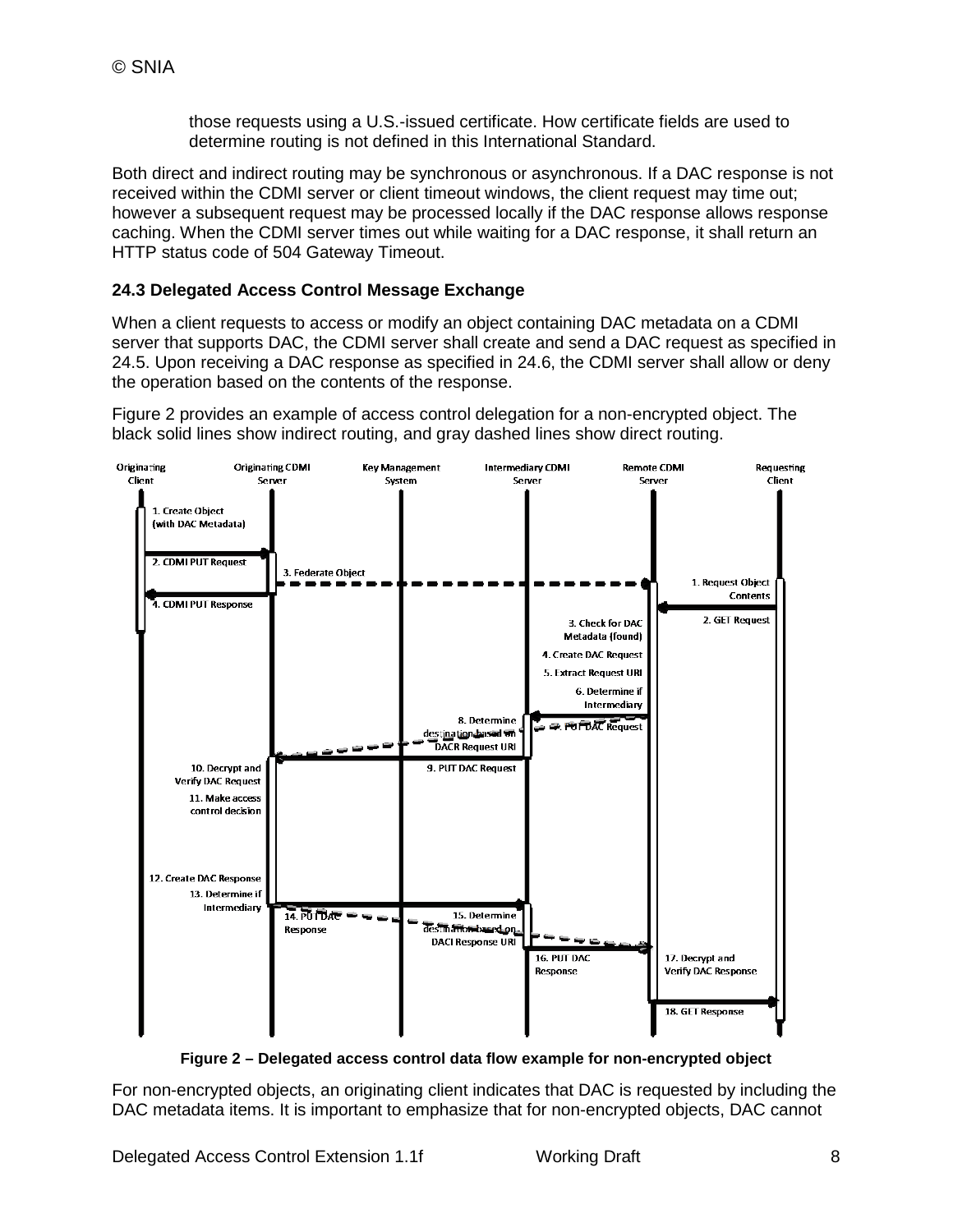be guaranteed to be enforced, as when an object with DAC metadata is accessed from a CDMI server that does not support DAC; only ACL-based access control shall be evaluated.

Figure 3 provides a second example of access control delegation for an encrypted object. The black solid lines show indirect routing, and gray dashed lines show direct routing.



**Figure 3 – Delegated access control data flow example for encrypted object**

For encrypted objects, as access to the decryption keys are provided in the DAC response, the plaintext is inaccessible unless the CDMI server supports DAC.

When the DAC provider processes the DAC request, if the operation is allowed and the key is requested by the CDMI server, the object key, if present, shall be obtained and sent back as part of the DAC response. Upon receiving the DAC response, the CDMI server shall extract the key to perform the client operation.

#### **24.4 Client Header Passthrough**

The Delegated Access Control extension provides facilities to allow client-provided HTTP request headers to be passed through to the DAC provider, and for the DAC provider to pass HTTP response headers back to the client. These headers are identified by the "CDMI-DAC-" prefix.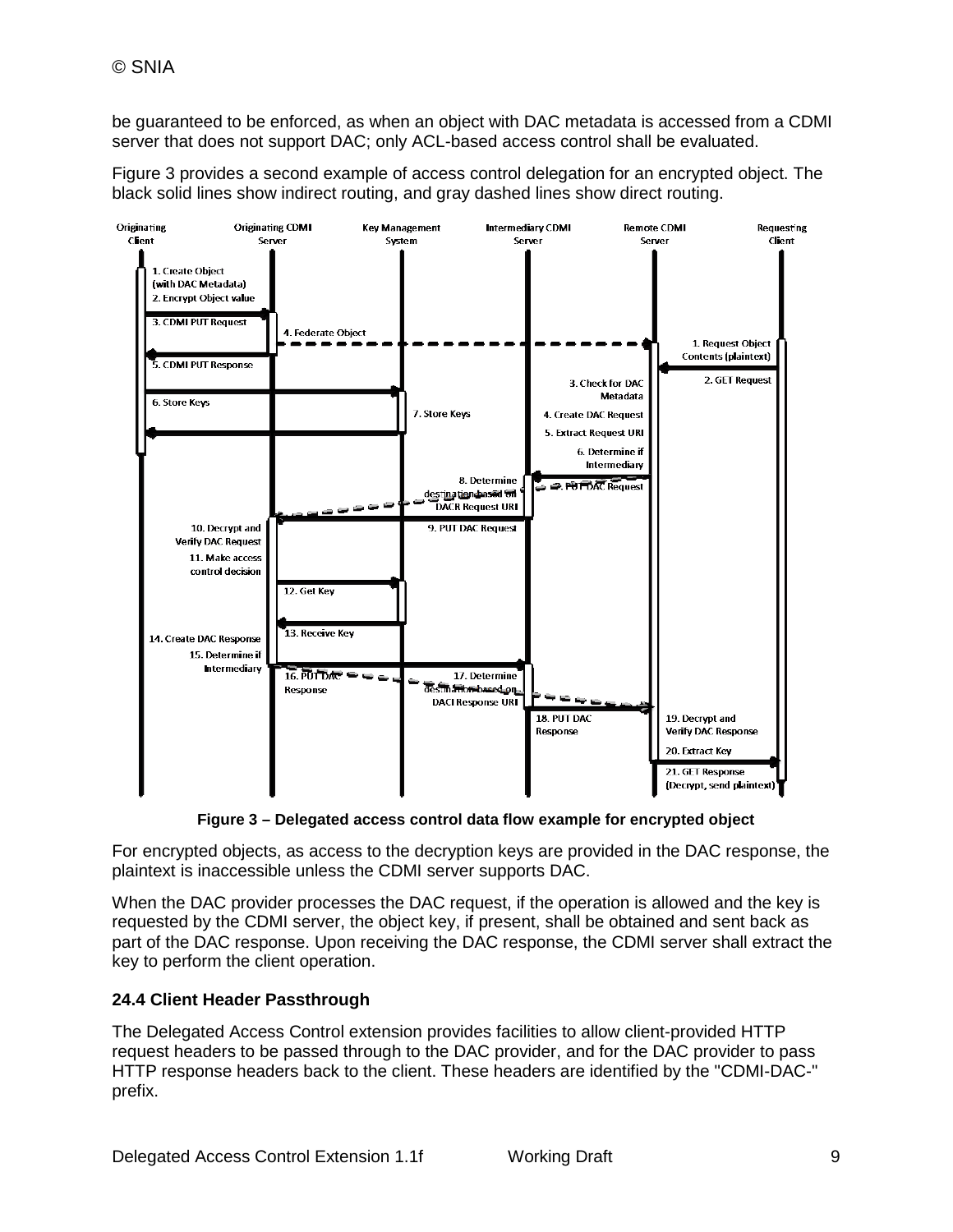The contents and full names of these headers are not defined in this International Standard. However, it is anticipated that these headers shall be used to allow the client to provide additional information that may be required for the access control decision-making process, for audit purposes, or for secure key exchange.

For example, when an operation is allowed by a DAC provider, the object key may be encrypted using the public key from a client-provided certificate (verified by the DAC provider), which is included in a "CDMI-DAC-" request header, with the encrypted object key being sent back to the client in a "CDMI-DAC-" response header. In this scenario, the CDMI server cannot decrypt the ciphertext but can securely pass on the encrypted object key to the client. The client can then use its private key to decrypt the response header to get the object key, which can then be used to decrypt the object.

#### **24.5 DAC Request**

When a CDMI server that supports DAC needs to contact the DAC provider as specified in the DAC metadata, it constructs a DAC request, as specified below:

| <b>Field Name</b>   | <b>Type</b>           | <b>Description</b>                                                                                                                                                                                                                                                                                                        | <b>Requirement</b> |
|---------------------|-----------------------|---------------------------------------------------------------------------------------------------------------------------------------------------------------------------------------------------------------------------------------------------------------------------------------------------------------------------|--------------------|
| dac_request_version | <b>JSON</b><br>String | Indicates the version of the DAC request. This field is<br>currently set to the value "1".                                                                                                                                                                                                                                | Mandatory          |
| dac_request_id      | <b>JSON</b><br>String | Contains a system-specified identifier that is used to<br>match up the corresponding DAC response. This<br>identifier shall be unique within the window that multiple<br>DAC responses may be received.                                                                                                                   | Mandatory          |
| server_identity     | <b>JSON</b><br>Object | A JSON object containing a JWK, which contains a<br>X.509 certificate or certificate chain belonging to the<br>CDMI server that is generating the DAC request.                                                                                                                                                            | Mandatory          |
|                     |                       | This certificate is used to ensure that only the CDMI<br>Server that generated the DAC request can read the<br>DAC response.                                                                                                                                                                                              |                    |
| client_identity     | <b>JSON</b><br>Object | A JSON object containing the following JSON entities:<br>JSON String, "acl_name", containing the ACL name of<br>the client requesting the operation.<br>JSON Array, "acl_group", containing the ACL group(s)<br>of the client requesting the operation.                                                                   | Mandatory          |
| acl_effective_mask  | <b>JSON</b><br>String | A text or hexadecimal string representation of the ACE<br>mask that shall be used for the operation, as defined in<br>16.1.5.                                                                                                                                                                                             | Mandatory          |
| client_headers      | <b>JSON</b><br>Object | A JSON object containing a JSON string for each HTTP<br>header in the operation request that starts with "CDMI-<br>DAC-", where the JSON string name is the header<br>name, and the JSON string value is the header value.<br>These headers can be used for tunneling information<br>from the client to the DAC provider. | Mandatory          |
| cdmi_objectID       | <b>JSON</b>           | Contains the object ID of the object the operation is                                                                                                                                                                                                                                                                     | Mandatory          |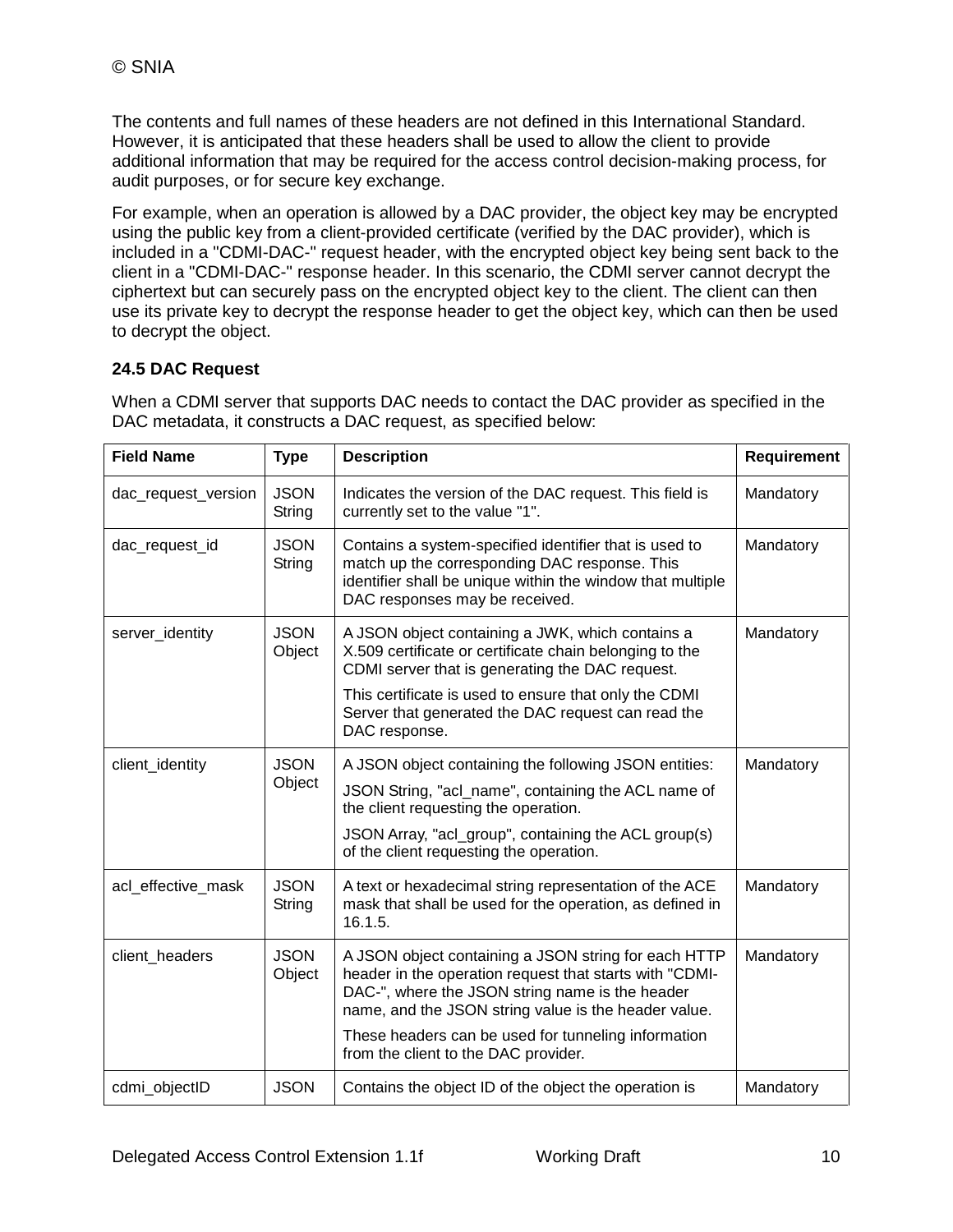|                  | String                | performed against.                                                                                                                                                                                                                                                                                                                                                                          |           |
|------------------|-----------------------|---------------------------------------------------------------------------------------------------------------------------------------------------------------------------------------------------------------------------------------------------------------------------------------------------------------------------------------------------------------------------------------------|-----------|
| cdmi_enc_keyID   | <b>JSON</b><br>String | Contains the encryption key identifier, which is used to<br>indicate that the CDMI server is requesting the<br>encryption key.<br>Contains the unique key identifier (for example, a KMIP<br>identifier) for the symmetric key that is used to encrypt<br>and decrypt the object.                                                                                                           | Optional  |
| cdmi_operation   | <b>JSON</b><br>String | Contains a string indicating which operation is being<br>requested to be performed against the object.<br>The following operations are defined:<br>"cdmi read"<br>"cdmi_modify"<br>"cdmi delete"                                                                                                                                                                                            | Mandatory |
| dac_response_uri | <b>JSON</b><br>String | An optional URI that specifies where to send the DAC<br>response. This URI is required for asynchronous DAC<br>requests, such as when sent via email URIs.<br>If this field is omitted, the DAC response shall be based<br>on the context of the request, for example, as a<br>message body returned for the request PUT when<br>using HTTPS, or an email reply when using a mailto<br>URI. | Optional  |

An example of a DAC request is shown below:

```
{
    "dac_request_version" : "1",
    "dac_request_id" : "F55AA0B6-8F54-4A03-AC21-87052D58485A",
    "server_identity" : {
       "kty":"RSA",
       "use":"sig",
       "kid":"1b94c",
       "n":"vrjOfz9Ccdgx5nQudyhdoR17V-IubWMeOZCwX_jj0hgA
            sz2J_pqYW08PLbK_PdiVGKPrqzmDIsLI7sA25VEnHU1u
            CLNwBuUiCO11_-7dYbsr4iJmG0Qu2j8DsVyT1azpJC_N
            G84Ty5KKthuCaPod7iI7w0LK9orSMhBEwwZDCxTWq4aY
            WAchc8t-emd9qOvWtVMDC2BXksRngh6X5bUYLy6AyHKv
            j-nUy1wgzjYQDwHMTplCoLtU-o-8SNnZ1tmRoGE9uJkB
            Ldh5gFENabWnU5m1ZqZPdwS-qo-meMvVfJb6jJVWRpl2
            SUtCnYG2C32qvbWbjZ_jBPD5eunqsIo1vQ",
       "e":"AQAB",
       "x5c": [
           "MIIDQjCCAiqgAwIBAgIGATz/FuLiMA0GCSqGSIb3DQEB
            BQUAMGIxCzAJBgNVBAYTAlVTMQswCQYDVQQIEwJDTzEP
            MA0GA1UEBxMGRGVudmVyMRwwGgYDVQQKExNQaW5nIElk
            ZW50aXR5IENvcnAuMRcwFQYDVQQDEw5CcmlhbiBDYW1w
            YmVsbDAeFw0xMzAyMjEyMzI5MTVaFw0xODA4MTQyMjI5
            MTVaMGIxCzAJBgNVBAYTAlVTMQswCQYDVQQIEwJDTzEP
            MA0GA1UEBxMGRGVudmVyMRwwGgYDVQQKExNQaW5nIElk
            ZW50aXR5IENvcnAuMRcwFQYDVQQDEw5CcmlhbiBDYW1w
            YmVsbDCCASIwDQYJKoZIhvcNAQEBBQADggEPADCCAQoC
            ggEBAL64zn8/QnHYMeZ0LncoXaEde1fiLm1jHjmQsF/4
```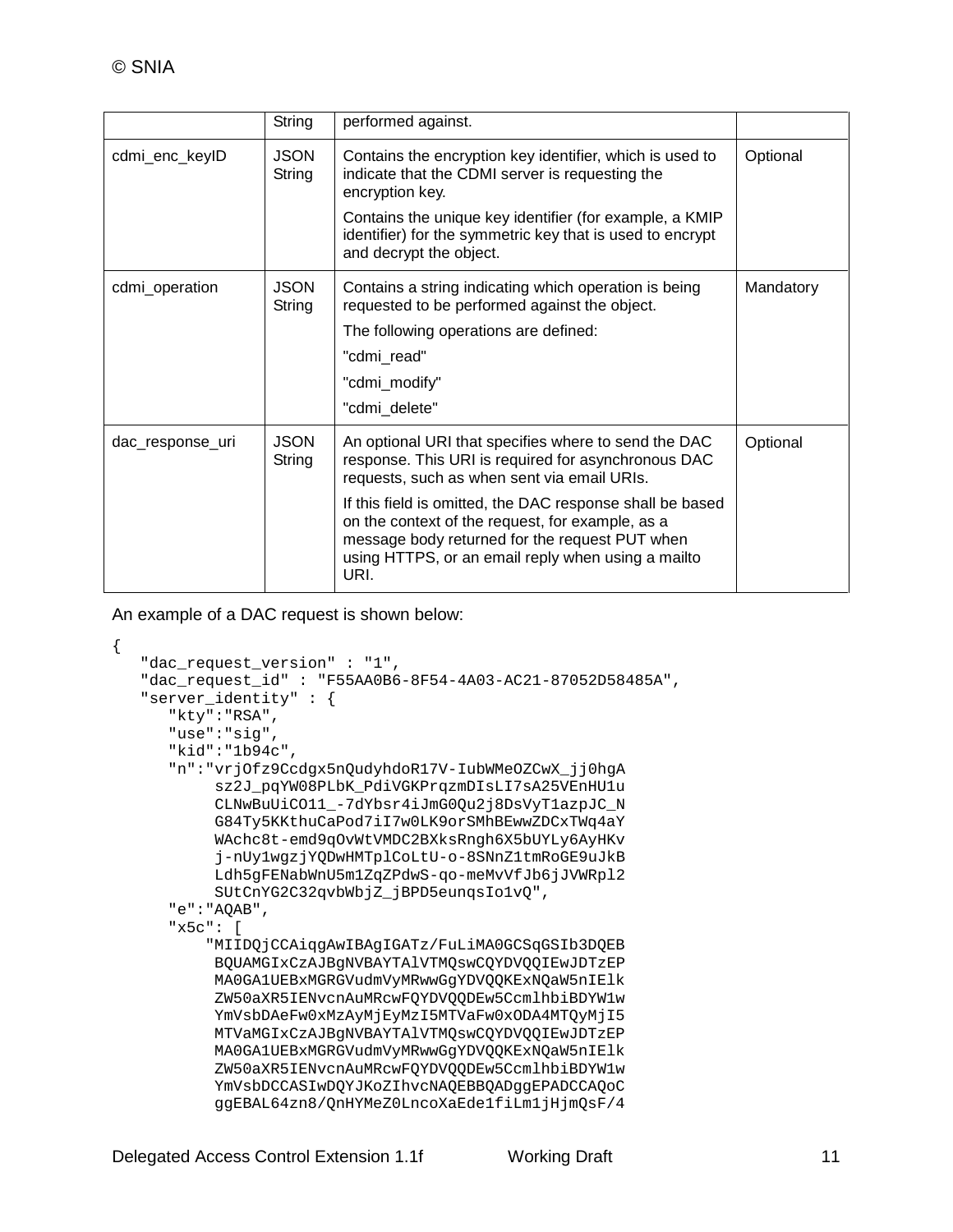```
 49IYALM9if6amFtPDy2yvz3YlRij66s5gyLCyO7ANuVR
            Jx1NbgizcAblIgjtdf/u3WG7K+IiZhtELto/A7Fck9Ws
            6SQvzRvOE8uSirYbgmj6He4iO8NCyvaK0jIQRMMGQwsU
            1quGmFgHIXPLfnpnfajr1rVTAwtgV5LEZ4Iel+W1GC8u
            gMhyr4/p1MtcIM42EA8BzE6ZQqC7VPqPvEjZ2dbZkaBh
            PbiZAS3YeYBRDWm1p1OZtWamT3cEvqqPpnjL1XyW+oyV
            VkaZdklLQp2Btgt9qr21m42f4wTw+Xrp6rCKNb0CAwEA
            ATANBgkqhkiG9w0BAQUFAAOCAQEAh8zGlfSlcI0o3rYD
            PBB07aXNswb4ECNIKG0CETTUxmXl9KUL+9gGlqCz5iWL
            OgWsnrcKcY0vXPG9J1r9AqBNTqNgHq2G03X09266X5Cp
            Oe1zFo+Owb1zxtp3PehFdfQJ610CDLEaS9V9Rqp17hCy
            ybEpOGVwe8fnk+fbEL2Bo3UPGrpsHzUoaGpDftmWssZk
            hpBJKVMJyf/RuP2SmmaIzmnw9JiSlYhzo4tpzd5rFXhj
            Rbg4zW9C+2qok+2+qDM1iJ684gPHMIY8aLWrdgQTxkum
            GmTqgawR+N5MDtdPTEQ0XfIBc2cJEUyMTY5MPvACWpkA
         6SdS4xSvdXK3IVfOWA=="
[[]
      }
   }
    "client_identity" : {
       "acl_name" : "jdoe",
       "acl_group" : ["users"]
   },
   "acl effective mask" : "READ ALL"
    "client_headers" : {
      "CDMI-DAC-TEST" : "Testing"
   },
   "cdmi_objectid" : "00007ED90010D891022876A8DE0BC0FD",
   "cdmi_enc_keyID" : "testkey",
   "cdmi_event_type" : "cdmi_read",
   "dac_response_uri" : "https://cloud.example.com/dacr"
}
```
The above JSON (DAC request) is encrypted in JWE format, where the recipient is the public key of the DAC provider certificate (as specified in the DAC object metadata), and is JWS signed using the private key of the CDMI server that corresponds to the server identity certificate included in the DAC request. The certificate of the DAC provider from the object is then attached:

| <b>Field Name</b>            | Type                  | <b>Description</b>                                                                                                                                                                                                           | <b>Requirement</b> |
|------------------------------|-----------------------|------------------------------------------------------------------------------------------------------------------------------------------------------------------------------------------------------------------------------|--------------------|
| dac_request                  | <b>JSON</b><br>Object | JOSE encrypted and signed request                                                                                                                                                                                            | Mandatory          |
| dac_request_dest_certificate | <b>JSON</b><br>Object | The cdmi_dac_certificate metadata value, (a<br>JSON object containing a JWK, which contains<br>a X.509 certificate or certificate chain belonging<br>to the DAC provider) indicating where the DAC<br>request is to be sent. | Mandatory          |
| dac_request_dest_uri         | <b>JSON</b><br>String | The cdmi_dac_uri metadata value indicating<br>where the DAC request is to be sent.                                                                                                                                           | Mandatory          |

Once created, the DAC request is submitted using the DAC request URI specified in the DAC object metadata, for example, as an HTTP PUT operation or via an SMTP email. The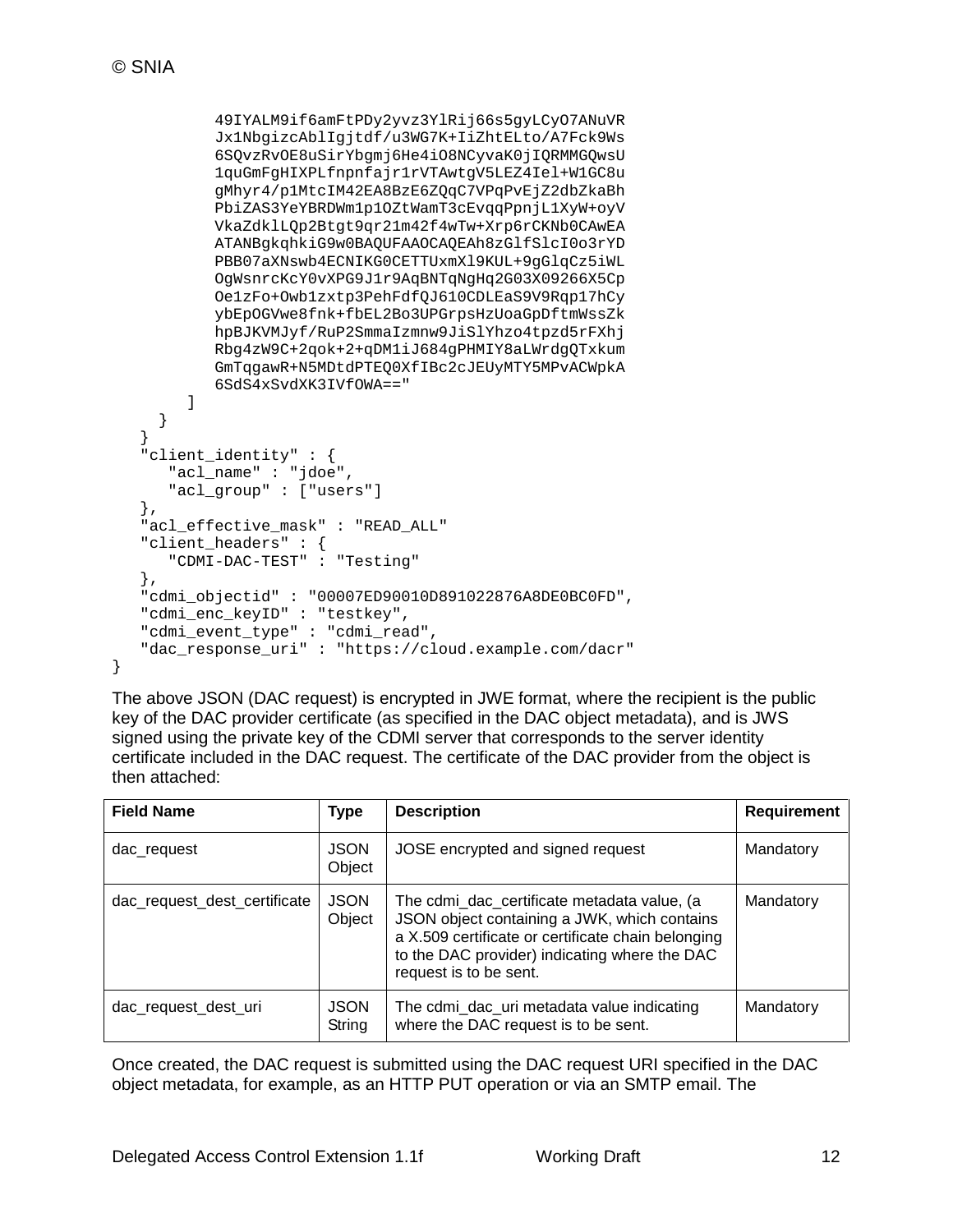dac\_request\_dest\_certificate and dac\_request\_dest\_uri can also be used to route the request through intermediary hops if needed.

#### **24.6 DAC Response**

When a DAC provider receives a DAC request, it decrypts the request using its private key, verifies the signature of the CDMI server, and evaluates the request. Based on the information provided, the DAC provider shall allow or deny operations by modifying or replacing the ACL mask that was initially determined by the CDMI server.

To indicate the result of the DAC request to the requesting CDMI server, the DAC provider constructs a DAC response, as specified below:

| <b>Field Name</b>    | <b>Type</b>           | <b>Description</b>                                                                                                                                                                                                                                                 | <b>Requirement</b> |
|----------------------|-----------------------|--------------------------------------------------------------------------------------------------------------------------------------------------------------------------------------------------------------------------------------------------------------------|--------------------|
| dac_response_version | <b>JSON</b><br>String | Indicates the version of the DAC response.<br>Currently set to the value "1".                                                                                                                                                                                      | Mandatory          |
| dac_response_id      | <b>JSON</b><br>String | Contains the system-specified identifier<br>specified in the corresponding<br>dac_request_id.                                                                                                                                                                      | Mandatory          |
| dac_identity         | <b>JSON</b><br>Object | A JSON object containing a JWK, which<br>contains a X.509 certificate or certificate chain<br>belonging to the DAC provider that is<br>generating the DAC response.<br>This certificate is used to ensure that the<br>CDMI server can validate the identity of the | Mandatory          |
|                      |                       | DAC provider.                                                                                                                                                                                                                                                      |                    |
| dac_applied_mask     | <b>JSON</b><br>String | A text or hexadecimal string representation of<br>the ACE mask to be used, as defined in<br>16.1.5.                                                                                                                                                                | Mandatory          |
| dac_object_key       | <b>JSON</b><br>Object | The key for the object in JWK format (See<br>RFC 7517). This key is only disclosed when<br>cdmi_enc_keyID is included in the DAC<br>request and the DAC provider allows access.                                                                                    | Optional           |
| dac_response_headers | <b>JSON</b><br>Object | A series of headers that start with "CDMI-<br>DAC-" to be returned to the client.                                                                                                                                                                                  | Optional           |
|                      |                       | These headers can be used to pass<br>information from the DAC provider back to the<br>client.                                                                                                                                                                      |                    |
| dac_key_cache_expiry | <b>JSON</b><br>String | The complete date/time when the object key<br>is no longer to be cached, specified in ISO<br>8601 date/time format.                                                                                                                                                | Optional           |
|                      |                       | If this field is not included, the key shall not be<br>cached.                                                                                                                                                                                                     |                    |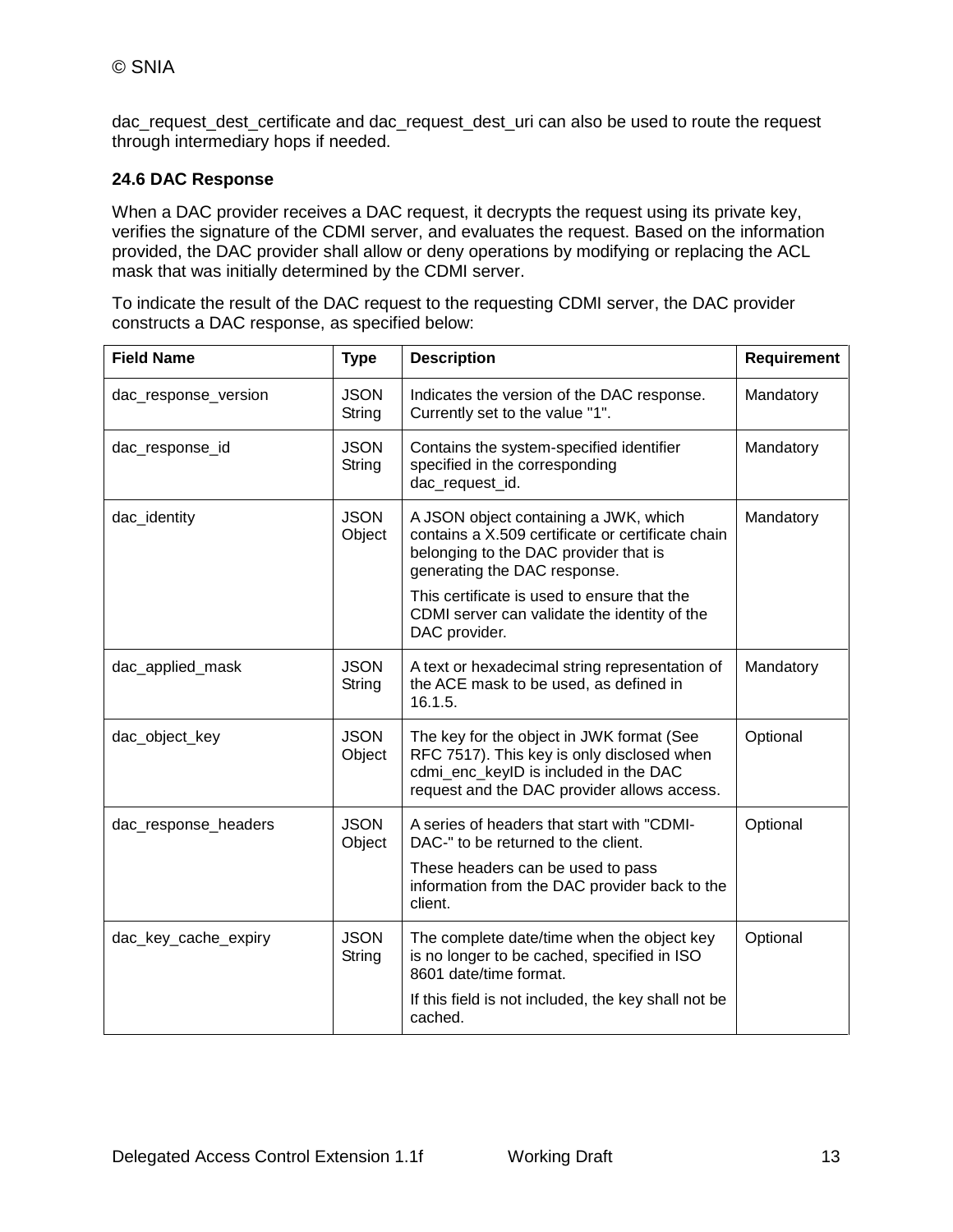| dac_response_cache_expiry | <b>JSON</b><br>String | The complete date/time when the DAC<br>response is no longer to be cached, specified<br>in ISO 8601 date/time format.<br>If this field is not included, the response shall<br>not be cached. | Optional |
|---------------------------|-----------------------|----------------------------------------------------------------------------------------------------------------------------------------------------------------------------------------------|----------|
| dac_redirect_objectID     | <b>JSON</b><br>String | Indicates an alternate CDMI Object ID used to<br>access the requested object. If present, the<br>CDMI server shall send an HTTP Redirect to<br>the client.                                   | Optional |
| dac audit uri             | <b>JSON</b><br>String | Indicates a URI to a CDMI queue where audit<br>logging messages associated with the<br>operations shall be submitted.                                                                        | Optional |
|                           |                       | When present, audit logging messages shall<br>be generated for receiving the response,<br>performing the operation, and determining<br>when to purge the key (see 20.2).                     |          |

An example of a DAC response is shown below:

```
{
   "dac response version" : "1",
    "dac_response_id" : "<identifier of request>",
    "dac_identity" : {
       "kty":"RSA",
       "use":"sig",
       "kid":"1b94c",
       "n":"vrjOfz9Ccdgx5nQudyhdoR17V-IubWMeOZCwX_jj0hgA
            sz2J_pqYW08PLbK_PdiVGKPrqzmDIsLI7sA25VEnHU1u
            CLNwBuUiCO11_-7dYbsr4iJmG0Qu2j8DsVyT1azpJC_N
            G84Ty5KKthuCaPod7iI7w0LK9orSMhBEwwZDCxTWq4aY
            WAchc8t-emd9qOvWtVMDC2BXksRngh6X5bUYLy6AyHKv
            j-nUy1wgzjYQDwHMTplCoLtU-o-8SNnZ1tmRoGE9uJkB
            Ldh5gFENabWnU5m1ZqZPdwS-qo-meMvVfJb6jJVWRpl2
            SUtCnYG2C32qvbWbjZ_jBPD5eunqsIo1vQ",
       "e":"AQAB",
       "x5c": [
           "MIIDQjCCAiqgAwIBAgIGATz/FuLiMA0GCSqGSIb3DQEB
            BQUAMGIxCzAJBgNVBAYTAlVTMQswCQYDVQQIEwJDTzEP
            MA0GA1UEBxMGRGVudmVyMRwwGgYDVQQKExNQaW5nIElk
            ZW50aXR5IENvcnAuMRcwFQYDVQQDEw5CcmlhbiBDYW1w
            YmVsbDAeFw0xMzAyMjEyMzI5MTVaFw0xODA4MTQyMjI5
            MTVaMGIxCzAJBgNVBAYTAlVTMQswCQYDVQQIEwJDTzEP
            MA0GA1UEBxMGRGVudmVyMRwwGgYDVQQKExNQaW5nIElk
            ZW50aXR5IENvcnAuMRcwFQYDVQQDEw5CcmlhbiBDYW1w
            YmVsbDCCASIwDQYJKoZIhvcNAQEBBQADggEPADCCAQoC
            ggEBAL64zn8/QnHYMeZ0LncoXaEde1fiLm1jHjmQsF/4
            49IYALM9if6amFtPDy2yvz3YlRij66s5gyLCyO7ANuVR
            Jx1NbgizcAblIgjtdf/u3WG7K+IiZhtELto/A7Fck9Ws
            6SQvzRvOE8uSirYbgmj6He4iO8NCyvaK0jIQRMMGQwsU
            1quGmFgHIXPLfnpnfajr1rVTAwtgV5LEZ4Iel+W1GC8u
            gMhyr4/p1MtcIM42EA8BzE6ZQqC7VPqPvEjZ2dbZkaBh
            PbiZAS3YeYBRDWm1p1OZtWamT3cEvqqPpnjL1XyW+oyV
            VkaZdklLQp2Btgt9qr21m42f4wTw+Xrp6rCKNb0CAwEA
```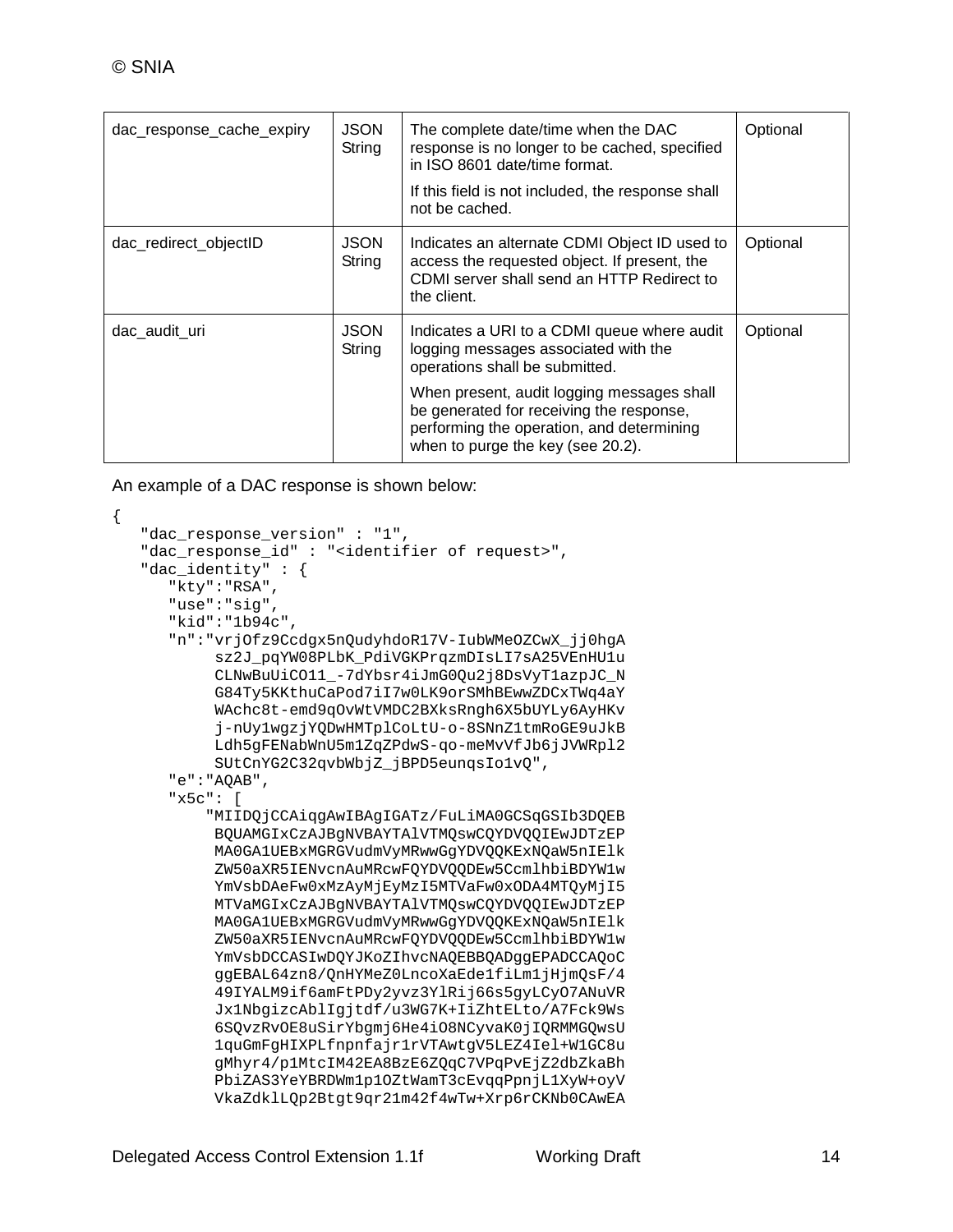}

```
 ATANBgkqhkiG9w0BAQUFAAOCAQEAh8zGlfSlcI0o3rYD
           PBB07aXNswb4ECNIKG0CETTUxmXl9KUL+9gGlqCz5iWL
            OgWsnrcKcY0vXPG9J1r9AqBNTqNgHq2G03X09266X5Cp
           Oe1zFo+Owb1zxtp3PehFdfQJ610CDLEaS9V9Rqp17hCy
           ybEpOGVwe8fnk+fbEL2Bo3UPGrpsHzUoaGpDftmWssZk
           hpBJKVMJyf/RuP2SmmaIzmnw9JiSlYhzo4tpzd5rFXhj
            Rbg4zW9C+2qok+2+qDM1iJ684gPHMIY8aLWrdgQTxkum
           GmTqgawR+N5MDtdPTEQ0XfIBc2cJEUyMTY5MPvACWpkA
         6SdS4xSvdXK3IVfOWA=="
 ]
     }
   }
    "dac_effective_mask" : "ALL_PERMS",
   "dac_object_key" {
       "kty" : "oct",
       "alg" : "A128KW",
       "k" : "GawgguFyGrWKav7AX4VKUg"}
   },
    "dac_key_cache_expiry" : "2015-07-20T14:12:44.835294Z",
   "dac_response_cache_expiry" : "2015-07-20T14:12:44.835294Z",
   "dac_audit_uri" : "<URI to Audit Queue>"
```
The above JSON (DAC response) is encrypted in JWE format where the recipient is the public key of the CDMI server certificate (as specified in the DAC request), and is JWS-signed using the private key of the DAC provider that corresponds to the DAC identity certificate that is included in the DAC response.

Once created, the DAC response is returned to the CDMI server or is submitted to the dac\_response\_uri specified in the DAC request. The certificate of the server included with the DAC request is then attached:

| <b>Field Name</b>             | <b>Type</b>           | <b>Description</b>                                                                                                                                                                     | <b>Requirement</b> |
|-------------------------------|-----------------------|----------------------------------------------------------------------------------------------------------------------------------------------------------------------------------------|--------------------|
| dac response                  | <b>JSON</b><br>Object | JOSE encrypted and signed response                                                                                                                                                     | Mandatory          |
| dac_response_dest_certificate | <b>JSON</b><br>Object | A JSON object containing a JWK, which<br>contains a X.509 certificate or certificate chain<br>belonging to the server that initiated the DAC<br>requester (taken from the DAC request) | Mandatory          |
| dac_response_dest_uri         | <b>JSON</b><br>String | A URI indicating where the DAC response is<br>to be sent (taken from the DAC request)                                                                                                  | Mandatory          |

Once created, the DAC response is submitted using the DAC response URI specified in the DAC request, for example, as an HTTP PUT operation or via an SMTP email. The dac\_response\_dest\_certificate and dac\_response\_dest\_uri can also be used to route the request through intermediary hops if needed.

When the CDMI server receives a DAC response message, it shall decrypt it using its private key and verify the signature using the public key from the object's DAC metadata. If the decryption and signature verification are successful, the CDMI server shall use the provided dac\_applied\_mask in place of the ACL computed mask.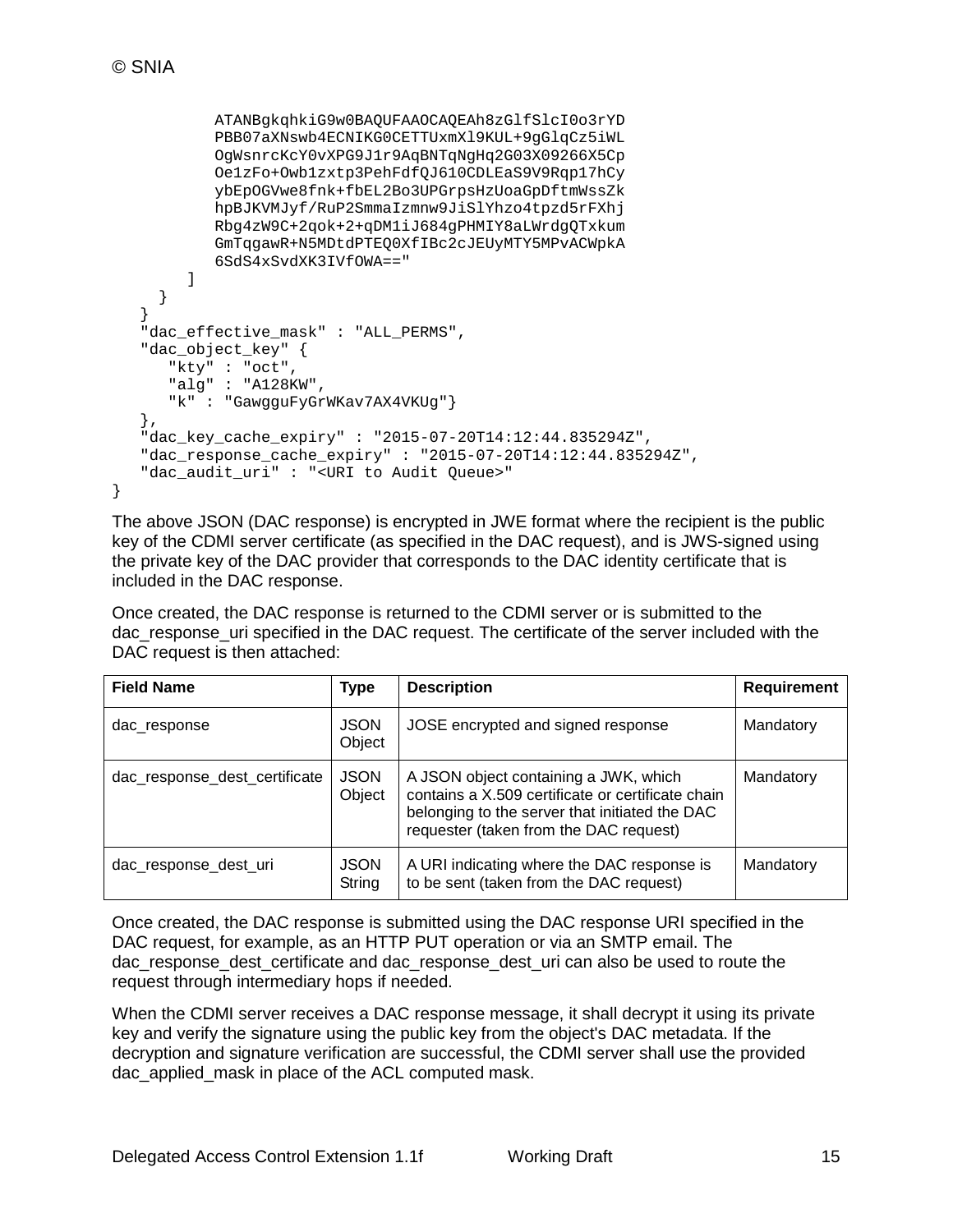If the CDMI server supports key or DAC response caching, cache expiry values shall be honored. Cached responses and keys can only be used for identical client operations, where the client identity, objectID, operation, and "CDMI-DAC-" request headers are identical. Otherwise, the cached response shall be expired. If an audit URI is present in the cached response, audit messages shall also be generated for all operations allowed using the cached response.

The CDMI server shall also implement audit logging as specified in the DAC response.

If a dac redirect objectID field is returned in the DAC response, the CDMI server shall return an HTTP redirect to the specified Object ID. This redirect allows a DAC provider to create a client operation-specific instance of the object that is encrypted with a single-use key so that the object key is not disclosed.

#### **24.7 Error Handling**

In the following scenarios, the following HTTP response codes shall be returned to a client:

- When a DAC response denies the requested operation, an HTTP status code of 403 Forbidden shall be returned to the client along with any dac\_response\_headers included in the response.
- When a DAC response includes a dac\_redirect\_objectID, an HTTP status code of 302 Found shall be returned to the client along with any dac\_response\_headers included in the response.
- When a DAC request to access or modify an encrypted object is allowed, but the key is not included in the DAC response, an HTTP status code of 401 Unauthorized shall be returned to the client along with any dac\_response\_headers included in the response.
- When a DAC request to access or modify an encrypted object is allowed, but cannot be performed due to lack of support for an encryption algorithm, signing algorithm, or key type, an HTTP status code of 501 Not Implemented shall be returned along with any dac response headers included in the response.
- When a DAC request times out, an HTTP status code of 500 Internal Server Error shall be returned to the client.
- When a DAC request cannot be sent or routed because the DAC metadata is not supported or valid, an HTTP status code of 501 Not Implemented shall be returned to the client.
- When a DAC request cannot be sent or routed because an upstream system is unavailable, an HTTP status code of 500 Internal Server Error shall be returned to the client.

#### **24.8 Examples**

The following examples illustrate the primary ways that DAC requests are performed.

#### *24.8.1 GET ciphertext of encrypted object with delegated access control*

The following CDMI operation is performed against an encrypted CDMI object with delegated access control metadata: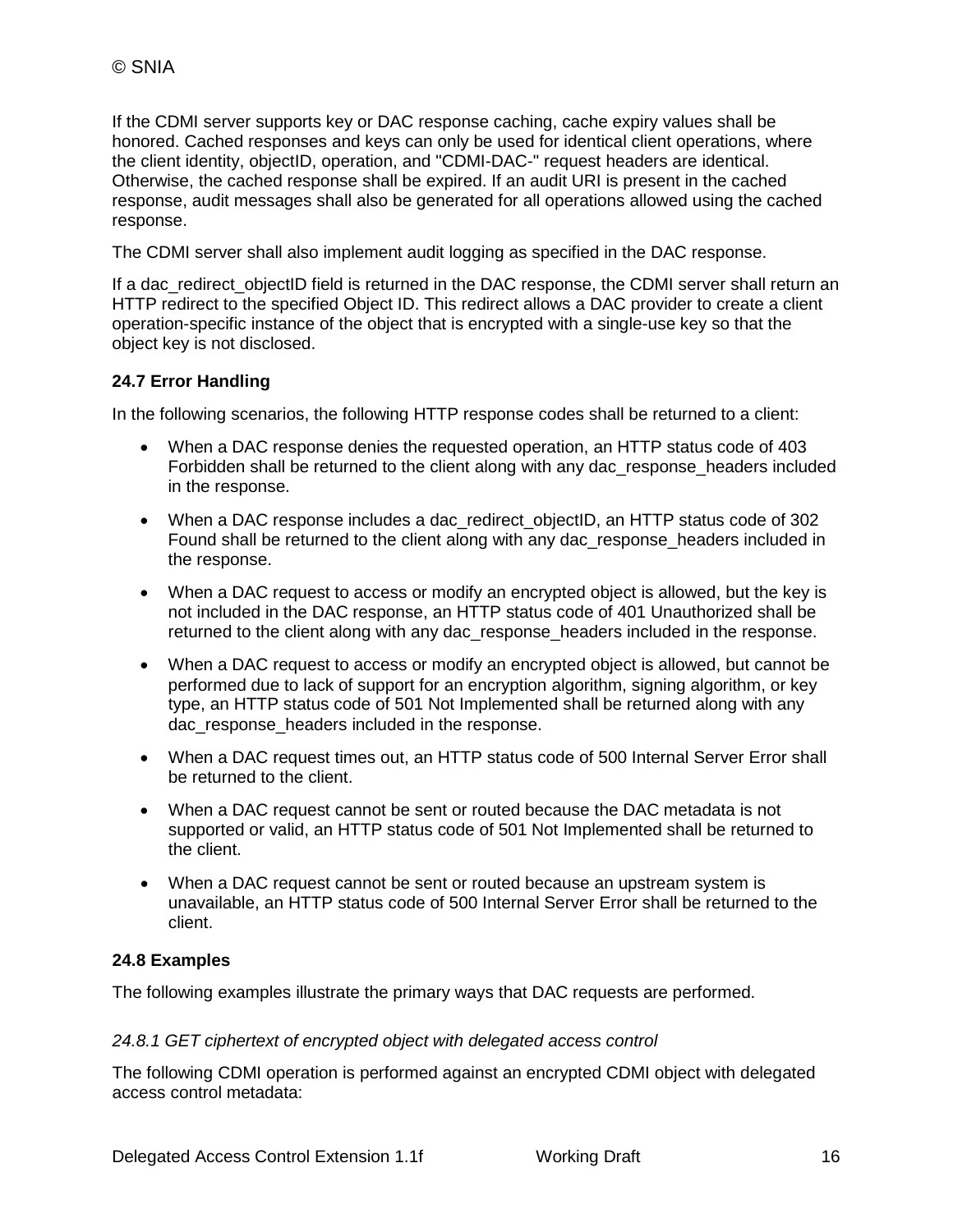```
GET /MyContainer/MyEncryptedObject.txt HTTP/1.1
Host: cloud.example.com
Accept: application/cms, application/jose+json
```
The CDMI server verifies local access controls and determines that the request can proceed. The following DAC request is generated:

```
{
    "dac_request_version" : "1",
    "dac_request_id" : "F55AA0B6-8F54-4A03-AC21-87052D58485A",
    "server_identity" : {
       "kty":"RSA",
       "use":"sig",
       "kid":"1b94c",
       "n":"vrjOfz9Ccdgx5nQudyhdoR17V-IubWMeOZCwX_jj0hgA
            sz2J_pqYW08PLbK_PdiVGKPrqzmDIsLI7sA25VEnHU1u
            CLNwBuUiCO11_-7dYbsr4iJmG0Qu2j8DsVyT1azpJC_N
            G84Ty5KKthuCaPod7iI7w0LK9orSMhBEwwZDCxTWq4aY
            WAchc8t-emd9qOvWtVMDC2BXksRngh6X5bUYLy6AyHKv
            j-nUy1wgzjYQDwHMTplCoLtU-o-8SNnZ1tmRoGE9uJkB
            Ldh5gFENabWnU5m1ZqZPdwS-qo-meMvVfJb6jJVWRpl2
            SUtCnYG2C32qvbWbjZ_jBPD5eunqsIo1vQ",
       "e":"AQAB",
       "x5c": [
           "MIIDQjCCAiqgAwIBAgIGATz/FuLiMA0GCSqGSIb3DQEB
            BQUAMGIxCzAJBgNVBAYTAlVTMQswCQYDVQQIEwJDTzEP
            MA0GA1UEBxMGRGVudmVyMRwwGgYDVQQKExNQaW5nIElk
            ZW50aXR5IENvcnAuMRcwFQYDVQQDEw5CcmlhbiBDYW1w
            YmVsbDAeFw0xMzAyMjEyMzI5MTVaFw0xODA4MTQyMjI5
            MTVaMGIxCzAJBgNVBAYTAlVTMQswCQYDVQQIEwJDTzEP
            MA0GA1UEBxMGRGVudmVyMRwwGgYDVQQKExNQaW5nIElk
            ZW50aXR5IENvcnAuMRcwFQYDVQQDEw5CcmlhbiBDYW1w
            YmVsbDCCASIwDQYJKoZIhvcNAQEBBQADggEPADCCAQoC
            ggEBAL64zn8/QnHYMeZ0LncoXaEde1fiLm1jHjmQsF/4
            49IYALM9if6amFtPDy2yvz3YlRij66s5gyLCyO7ANuVR
            Jx1NbgizcAblIgjtdf/u3WG7K+IiZhtELto/A7Fck9Ws
            6SQvzRvOE8uSirYbgmj6He4iO8NCyvaK0jIQRMMGQwsU
            1quGmFgHIXPLfnpnfajr1rVTAwtgV5LEZ4Iel+W1GC8u
            gMhyr4/p1MtcIM42EA8BzE6ZQqC7VPqPvEjZ2dbZkaBh
            PbiZAS3YeYBRDWm1p1OZtWamT3cEvqqPpnjL1XyW+oyV
            VkaZdklLQp2Btgt9qr21m42f4wTw+Xrp6rCKNb0CAwEA
            ATANBgkqhkiG9w0BAQUFAAOCAQEAh8zGlfSlcI0o3rYD
            PBB07aXNswb4ECNIKG0CETTUxmXl9KUL+9gGlqCz5iWL
            OgWsnrcKcY0vXPG9J1r9AqBNTqNgHq2G03X09266X5Cp
            Oe1zFo+Owb1zxtp3PehFdfQJ610CDLEaS9V9Rqp17hCy
            ybEpOGVwe8fnk+fbEL2Bo3UPGrpsHzUoaGpDftmWssZk
            hpBJKVMJyf/RuP2SmmaIzmnw9JiSlYhzo4tpzd5rFXhj
            Rbg4zW9C+2qok+2+qDM1iJ684gPHMIY8aLWrdgQTxkum
            GmTqgawR+N5MDtdPTEQ0XfIBc2cJEUyMTY5MPvACWpkA
            6SdS4xSvdXK3IVfOWA=="
[[]
      }
    }
    "client_identity" : {
      "acl name" : <acl name of client>
      "acl group" : [<acl groups of clients>]
    },
```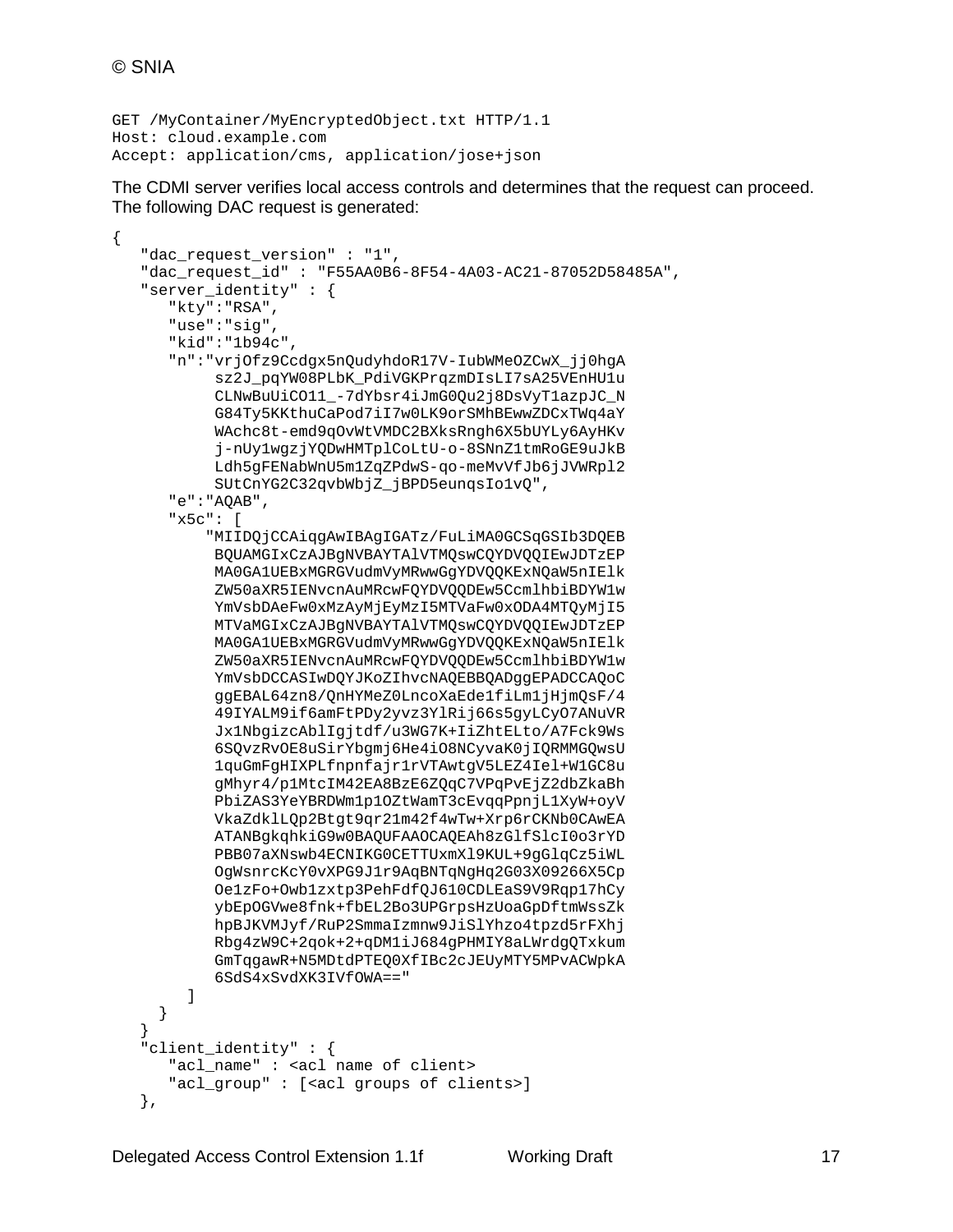```
 "acl_effective_mask" : <acl mask of client>,
    "cdmi_objectid" : <CDMI Object ID of object being accessed>,
    "cdmi_event_type" : "cdmi_read",
    "dac_response_uri" : "https://cloud.example.com/dacr"
}
```
The DAC provider processes the request and returns the following DAC response:

```
{
   "dac response version" : "1",
    "dac_response_id" : "F55AA0B6-8F54-4A03-AC21-87052D58485A",
    "dac_identity" : {
       "kty":"RSA",
       "use":"sig",
       "kid":"1b94c",
       "n":"vrjOfz9Ccdgx5nQudyhdoR17V-IubWMeOZCwX_jj0hgA
            sz2J_pqYW08PLbK_PdiVGKPrqzmDIsLI7sA25VEnHU1u
            CLNwBuUiCO11_-7dYbsr4iJmG0Qu2j8DsVyT1azpJC_N
            G84Ty5KKthuCaPod7iI7w0LK9orSMhBEwwZDCxTWq4aY
            WAchc8t-emd9qOvWtVMDC2BXksRngh6X5bUYLy6AyHKv
            j-nUy1wgzjYQDwHMTplCoLtU-o-8SNnZ1tmRoGE9uJkB
            Ldh5gFENabWnU5m1ZqZPdwS-qo-meMvVfJb6jJVWRpl2
            SUtCnYG2C32qvbWbjZ_jBPD5eunqsIo1vQ",
       "e":"AQAB",
       "x5c": [
           "MIIDQjCCAiqgAwIBAgIGATz/FuLiMA0GCSqGSIb3DQEB
            BQUAMGIxCzAJBgNVBAYTAlVTMQswCQYDVQQIEwJDTzEP
            MA0GA1UEBxMGRGVudmVyMRwwGgYDVQQKExNQaW5nIElk
            ZW50aXR5IENvcnAuMRcwFQYDVQQDEw5CcmlhbiBDYW1w
            YmVsbDAeFw0xMzAyMjEyMzI5MTVaFw0xODA4MTQyMjI5
            MTVaMGIxCzAJBgNVBAYTAlVTMQswCQYDVQQIEwJDTzEP
            MA0GA1UEBxMGRGVudmVyMRwwGgYDVQQKExNQaW5nIElk
            ZW50aXR5IENvcnAuMRcwFQYDVQQDEw5CcmlhbiBDYW1w
            YmVsbDCCASIwDQYJKoZIhvcNAQEBBQADggEPADCCAQoC
            ggEBAL64zn8/QnHYMeZ0LncoXaEde1fiLm1jHjmQsF/4
            49IYALM9if6amFtPDy2yvz3YlRij66s5gyLCyO7ANuVR
            Jx1NbgizcAblIgjtdf/u3WG7K+IiZhtELto/A7Fck9Ws
            6SQvzRvOE8uSirYbgmj6He4iO8NCyvaK0jIQRMMGQwsU
            1quGmFgHIXPLfnpnfajr1rVTAwtgV5LEZ4Iel+W1GC8u
            gMhyr4/p1MtcIM42EA8BzE6ZQqC7VPqPvEjZ2dbZkaBh
            PbiZAS3YeYBRDWm1p1OZtWamT3cEvqqPpnjL1XyW+oyV
            VkaZdklLQp2Btgt9qr21m42f4wTw+Xrp6rCKNb0CAwEA
            ATANBgkqhkiG9w0BAQUFAAOCAQEAh8zGlfSlcI0o3rYD
            PBB07aXNswb4ECNIKG0CETTUxmXl9KUL+9gGlqCz5iWL
            OgWsnrcKcY0vXPG9J1r9AqBNTqNgHq2G03X09266X5Cp
            Oe1zFo+Owb1zxtp3PehFdfQJ610CDLEaS9V9Rqp17hCy
            ybEpOGVwe8fnk+fbEL2Bo3UPGrpsHzUoaGpDftmWssZk
            hpBJKVMJyf/RuP2SmmaIzmnw9JiSlYhzo4tpzd5rFXhj
            Rbg4zW9C+2qok+2+qDM1iJ684gPHMIY8aLWrdgQTxkum
            GmTqgawR+N5MDtdPTEQ0XfIBc2cJEUyMTY5MPvACWpkA
         6SdS4xSvdXK3IVfOWA=="
 ]
      }
 }
   "dac_effective_mask" : "ALL_PERMS"
}
```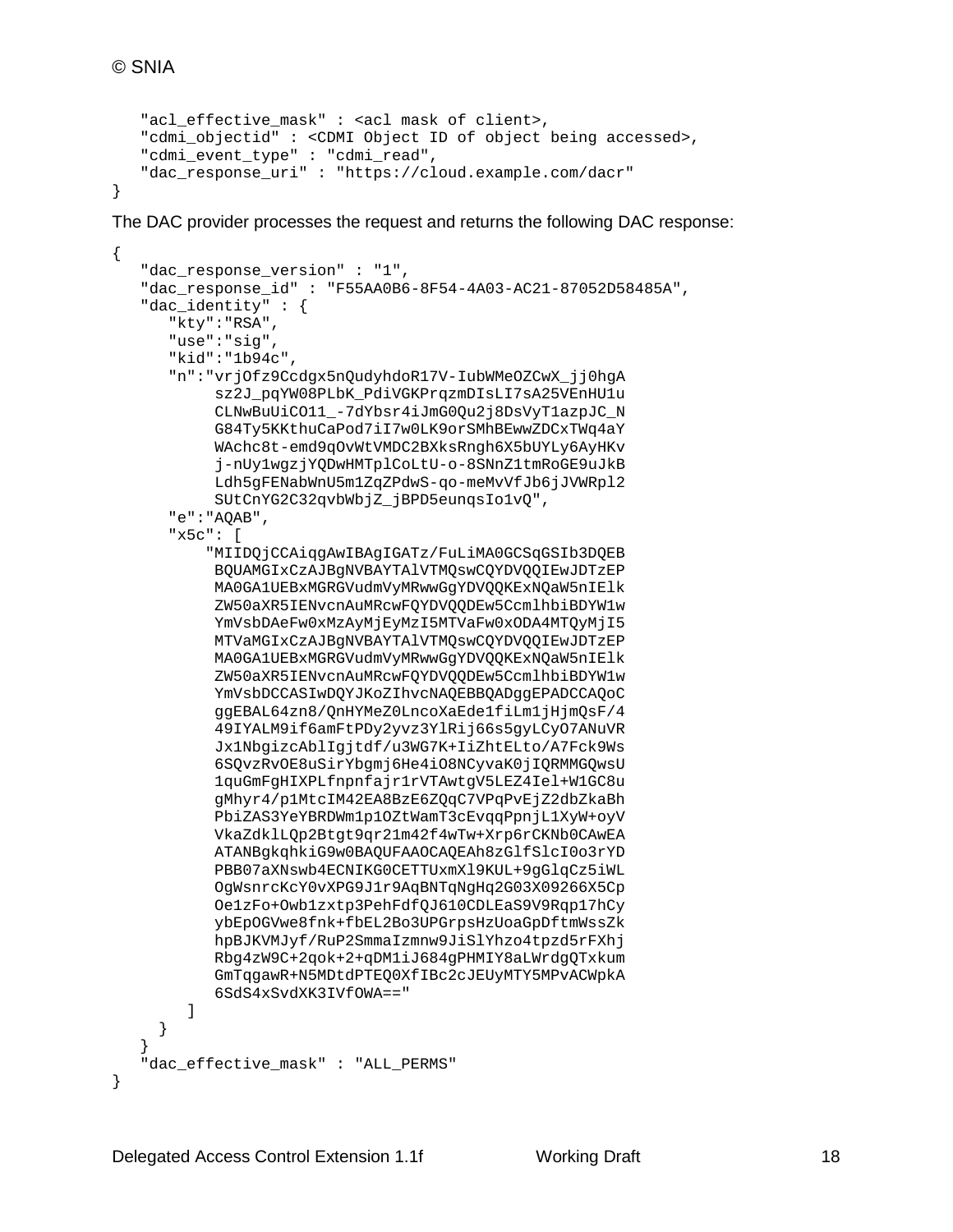Since the operation is allowed by the DAC provider, the following response is sent:

```
HTTP/1.1 200 OK
Content-Type: application/cms
Content-Length: 1425
```
<CMS Encrypted Object>

#### *24.8.2 GET ciphertext of encrypted object with passthrough key access*

The following CDMI operation is performed against an encrypted CDMI object with delegated access control metadata:

```
GET /MyContainer/MyEncryptedObject.txt HTTP/1.1
Host: cloud.example.com
Accept: application/cms, application/jose+json
CDMI-DAC-N: <client-specific headers requesting decryption key>
```
The CDMI server verifies local access controls and determines that the request can proceed. The following DAC request is generated:

```
{
  "dac request version" : "1",
   "dac_request_id" : "F55AA0B6-8F54-4A03-AC21-87052D58485A",
   "server_identity" : {
      "kty":"RSA",
       "use":"sig",
       "kid":"1b94c",
       "n":"vrjOfz9Ccdgx5nQudyhdoR17V-IubWMeOZCwX_jj0hgA
            sz2J_pqYW08PLbK_PdiVGKPrqzmDIsLI7sA25VEnHU1u
            CLNwBuUiCO11_-7dYbsr4iJmG0Qu2j8DsVyT1azpJC_N
            G84Ty5KKthuCaPod7iI7w0LK9orSMhBEwwZDCxTWq4aY
            WAchc8t-emd9qOvWtVMDC2BXksRngh6X5bUYLy6AyHKv
            j-nUy1wgzjYQDwHMTplCoLtU-o-8SNnZ1tmRoGE9uJkB
            Ldh5gFENabWnU5m1ZqZPdwS-qo-meMvVfJb6jJVWRpl2
            SUtCnYG2C32qvbWbjZ_jBPD5eunqsIo1vQ",
       "e":"AQAB",
       "x5c": [
           "MIIDQjCCAiqgAwIBAgIGATz/FuLiMA0GCSqGSIb3DQEB
            BQUAMGIxCzAJBgNVBAYTAlVTMQswCQYDVQQIEwJDTzEP
            MA0GA1UEBxMGRGVudmVyMRwwGgYDVQQKExNQaW5nIElk
            ZW50aXR5IENvcnAuMRcwFQYDVQQDEw5CcmlhbiBDYW1w
            YmVsbDAeFw0xMzAyMjEyMzI5MTVaFw0xODA4MTQyMjI5
            MTVaMGIxCzAJBgNVBAYTAlVTMQswCQYDVQQIEwJDTzEP
            MA0GA1UEBxMGRGVudmVyMRwwGgYDVQQKExNQaW5nIElk
            ZW50aXR5IENvcnAuMRcwFQYDVQQDEw5CcmlhbiBDYW1w
            YmVsbDCCASIwDQYJKoZIhvcNAQEBBQADggEPADCCAQoC
            ggEBAL64zn8/QnHYMeZ0LncoXaEde1fiLm1jHjmQsF/4
            49IYALM9if6amFtPDy2yvz3YlRij66s5gyLCyO7ANuVR
            Jx1NbgizcAblIgjtdf/u3WG7K+IiZhtELto/A7Fck9Ws
            6SQvzRvOE8uSirYbgmj6He4iO8NCyvaK0jIQRMMGQwsU
            1quGmFgHIXPLfnpnfajr1rVTAwtgV5LEZ4Iel+W1GC8u
            gMhyr4/p1MtcIM42EA8BzE6ZQqC7VPqPvEjZ2dbZkaBh
            PbiZAS3YeYBRDWm1p1OZtWamT3cEvqqPpnjL1XyW+oyV
            VkaZdklLQp2Btgt9qr21m42f4wTw+Xrp6rCKNb0CAwEA
            ATANBgkqhkiG9w0BAQUFAAOCAQEAh8zGlfSlcI0o3rYD
            PBB07aXNswb4ECNIKG0CETTUxmXl9KUL+9gGlqCz5iWL
```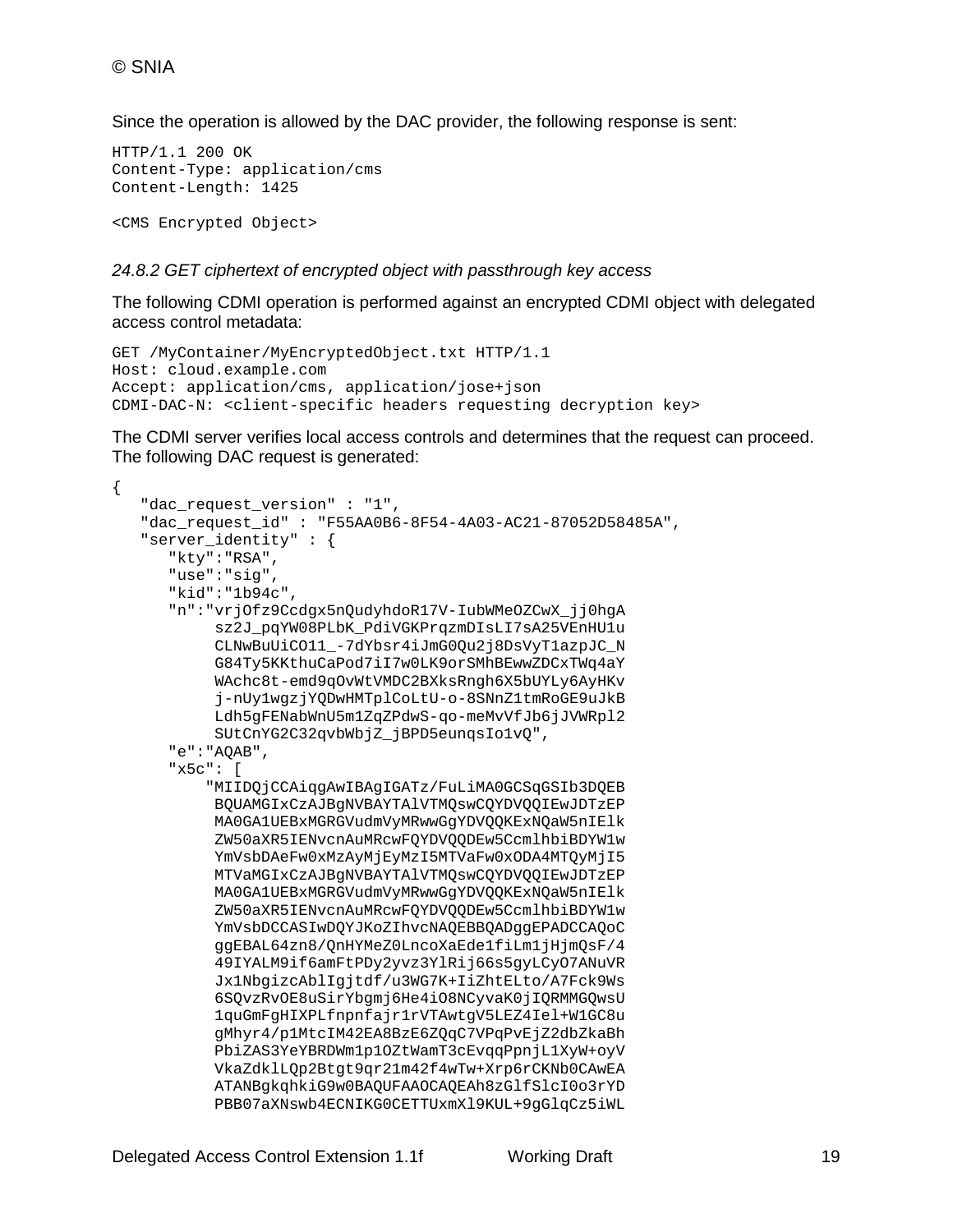}

{

```
 OgWsnrcKcY0vXPG9J1r9AqBNTqNgHq2G03X09266X5Cp
            Oe1zFo+Owb1zxtp3PehFdfQJ610CDLEaS9V9Rqp17hCy
            ybEpOGVwe8fnk+fbEL2Bo3UPGrpsHzUoaGpDftmWssZk
            hpBJKVMJyf/RuP2SmmaIzmnw9JiSlYhzo4tpzd5rFXhj
            Rbg4zW9C+2qok+2+qDM1iJ684gPHMIY8aLWrdgQTxkum
            GmTqgawR+N5MDtdPTEQ0XfIBc2cJEUyMTY5MPvACWpkA
         6SdS4xSvdXK3IVfOWA=="
[[]
   \begin{matrix} \downarrow \\ \downarrow \end{matrix} }
    "client_identity" : {
       "acl_name" : <acl name of client>
       "acl_group" : [<acl groups of clients>]
    },
    "acl_effective_mask" : <acl mask of client>
   "client headers" : {
       <CDMI-DAC- headers from client>
    },
    "cdmi_objectid" : <CDMI Object ID of object being accessed>,
    "cdmi_event_type" : "cdmi_read",
    "dac_response_uri" : "https://cloud.example.com/dacr"
```
The DAC provider processes the request and returns the following DAC response:

```
"dac response version" : "1",
 "dac_response_id" : "F55AA0B6-8F54-4A03-AC21-87052D58485A",
 "dac_identity" : {
    "kty":"RSA",
    "use":"sig",
    "kid":"1b94c",
    "n":"vrjOfz9Ccdgx5nQudyhdoR17V-IubWMeOZCwX_jj0hgA
         sz2J_pqYW08PLbK_PdiVGKPrqzmDIsLI7sA25VEnHU1u
         CLNwBuUiCO11_-7dYbsr4iJmG0Qu2j8DsVyT1azpJC_N
         G84Ty5KKthuCaPod7iI7w0LK9orSMhBEwwZDCxTWq4aY
         WAchc8t-emd9qOvWtVMDC2BXksRngh6X5bUYLy6AyHKv
         j-nUy1wgzjYQDwHMTplCoLtU-o-8SNnZ1tmRoGE9uJkB
         Ldh5gFENabWnU5m1ZqZPdwS-qo-meMvVfJb6jJVWRpl2
         SUtCnYG2C32qvbWbjZ_jBPD5eunqsIo1vQ",
    "e":"AQAB",
    "x5c": [
        "MIIDQjCCAiqgAwIBAgIGATz/FuLiMA0GCSqGSIb3DQEB
         BQUAMGIxCzAJBgNVBAYTAlVTMQswCQYDVQQIEwJDTzEP
         MA0GA1UEBxMGRGVudmVyMRwwGgYDVQQKExNQaW5nIElk
         ZW50aXR5IENvcnAuMRcwFQYDVQQDEw5CcmlhbiBDYW1w
         YmVsbDAeFw0xMzAyMjEyMzI5MTVaFw0xODA4MTQyMjI5
         MTVaMGIxCzAJBgNVBAYTAlVTMQswCQYDVQQIEwJDTzEP
         MA0GA1UEBxMGRGVudmVyMRwwGgYDVQQKExNQaW5nIElk
         ZW50aXR5IENvcnAuMRcwFQYDVQQDEw5CcmlhbiBDYW1w
         YmVsbDCCASIwDQYJKoZIhvcNAQEBBQADggEPADCCAQoC
         ggEBAL64zn8/QnHYMeZ0LncoXaEde1fiLm1jHjmQsF/4
         49IYALM9if6amFtPDy2yvz3YlRij66s5gyLCyO7ANuVR
         Jx1NbgizcAblIgjtdf/u3WG7K+IiZhtELto/A7Fck9Ws
         6SQvzRvOE8uSirYbgmj6He4iO8NCyvaK0jIQRMMGQwsU
         1quGmFgHIXPLfnpnfajr1rVTAwtgV5LEZ4Iel+W1GC8u
         gMhyr4/p1MtcIM42EA8BzE6ZQqC7VPqPvEjZ2dbZkaBh
```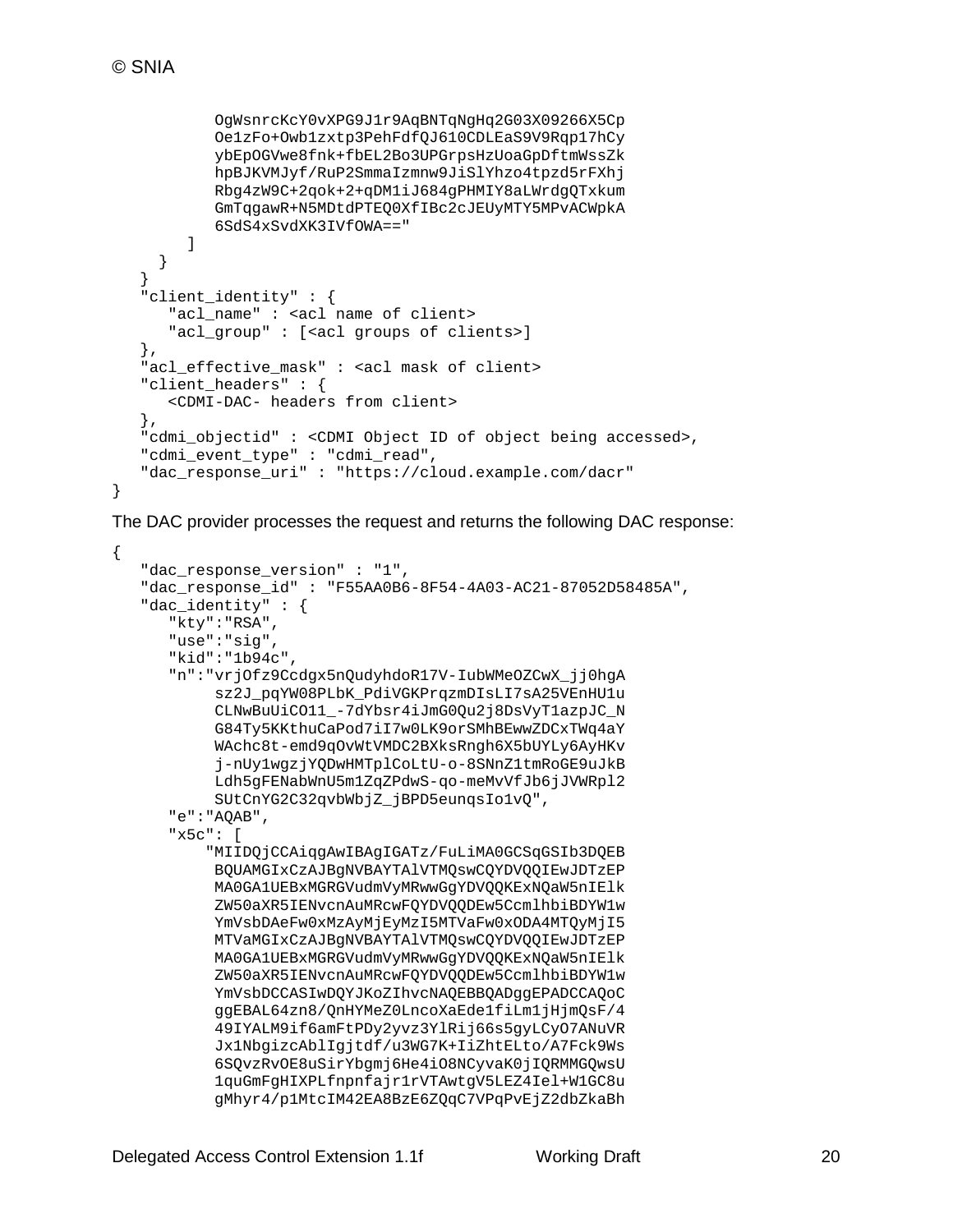}

```
 PbiZAS3YeYBRDWm1p1OZtWamT3cEvqqPpnjL1XyW+oyV
           VkaZdklLQp2Btgt9qr21m42f4wTw+Xrp6rCKNb0CAwEA
           ATANBgkqhkiG9w0BAQUFAAOCAQEAh8zGlfSlcI0o3rYD
           PBB07aXNswb4ECNIKG0CETTUxmXl9KUL+9gGlqCz5iWL
           OgWsnrcKcY0vXPG9J1r9AqBNTqNgHq2G03X09266X5Cp
           Oe1zFo+Owb1zxtp3PehFdfQJ610CDLEaS9V9Rqp17hCy
           ybEpOGVwe8fnk+fbEL2Bo3UPGrpsHzUoaGpDftmWssZk
           hpBJKVMJyf/RuP2SmmaIzmnw9JiSlYhzo4tpzd5rFXhj
           Rbg4zW9C+2qok+2+qDM1iJ684gPHMIY8aLWrdgQTxkum
            GmTqgawR+N5MDtdPTEQ0XfIBc2cJEUyMTY5MPvACWpkA
         6SdS4xSvdXK3IVfOWA=="
[[]
     }
   }
   "dac_effective_mask" : "ALL_PERMS"
    "client_headers" : {
      <CDMI-DAC- headers to client>
   },
```
Since the operation is allowed by the DAC provider, the following response is sent:

```
HTTP/1.1 200 OK
Content-Type: application/cms
Content-Length: 1425
CDMI-DAC-N: <client-specific headers including decryption key>
```
<CMS Encrypted Object>

#### *24.8.3 GET plaintext of encrypted object with delegated access control*

The following CDMI operation is performed against an encrypted CDMI object with DAC metadata:

```
GET /MyContainer/MyEncryptedObject.txt HTTP/1.1
Host: cloud.example.com
Accept: */*
```
The CDMI server verifies local access controls and determines that the request can proceed. The following DAC request is generated:

```
{
   "dac_request_version" : "1",
   "dac_request_id" : "F55AA0B6-8F54-4A03-AC21-87052D58485A",
  "server_identity" : {
      "kty":"RSA",
      "use":"sig",
       "kid":"1b94c",
       "n":"vrjOfz9Ccdgx5nQudyhdoR17V-IubWMeOZCwX_jj0hgA
            sz2J_pqYW08PLbK_PdiVGKPrqzmDIsLI7sA25VEnHU1u
            CLNwBuUiCO11_-7dYbsr4iJmG0Qu2j8DsVyT1azpJC_N
            G84Ty5KKthuCaPod7iI7w0LK9orSMhBEwwZDCxTWq4aY
            WAchc8t-emd9qOvWtVMDC2BXksRngh6X5bUYLy6AyHKv
            j-nUy1wgzjYQDwHMTplCoLtU-o-8SNnZ1tmRoGE9uJkB
            Ldh5gFENabWnU5m1ZqZPdwS-qo-meMvVfJb6jJVWRpl2
            SUtCnYG2C32qvbWbjZ_jBPD5eunqsIo1vQ",
       "e":"AQAB",
```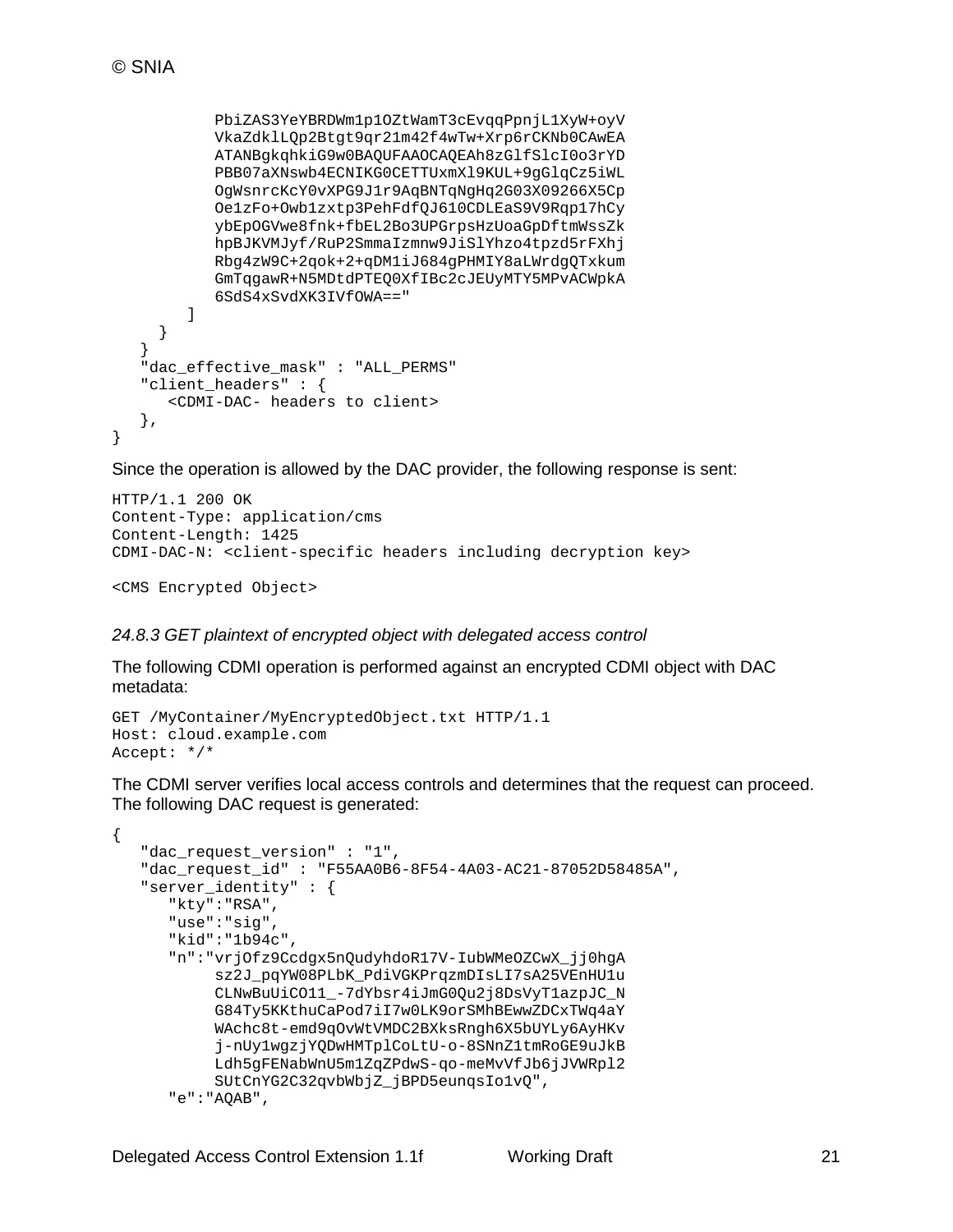```
 "x5c": [
           "MIIDQjCCAiqgAwIBAgIGATz/FuLiMA0GCSqGSIb3DQEB
            BQUAMGIxCzAJBgNVBAYTAlVTMQswCQYDVQQIEwJDTzEP
           MA0GA1UEBxMGRGVudmVyMRwwGgYDVQQKExNQaW5nIElk
            ZW50aXR5IENvcnAuMRcwFQYDVQQDEw5CcmlhbiBDYW1w
           YmVsbDAeFw0xMzAyMjEyMzI5MTVaFw0xODA4MTQyMjI5
           MTVaMGIxCzAJBgNVBAYTAlVTMQswCQYDVQQIEwJDTzEP
           MA0GA1UEBxMGRGVudmVyMRwwGgYDVQQKExNQaW5nIElk
            ZW50aXR5IENvcnAuMRcwFQYDVQQDEw5CcmlhbiBDYW1w
           YmVsbDCCASIwDQYJKoZIhvcNAQEBBQADggEPADCCAQoC
           ggEBAL64zn8/QnHYMeZ0LncoXaEde1fiLm1jHjmQsF/4
            49IYALM9if6amFtPDy2yvz3YlRij66s5gyLCyO7ANuVR
           Jx1NbgizcAblIgjtdf/u3WG7K+IiZhtELto/A7Fck9Ws
            6SQvzRvOE8uSirYbgmj6He4iO8NCyvaK0jIQRMMGQwsU
            1quGmFgHIXPLfnpnfajr1rVTAwtgV5LEZ4Iel+W1GC8u
            gMhyr4/p1MtcIM42EA8BzE6ZQqC7VPqPvEjZ2dbZkaBh
            PbiZAS3YeYBRDWm1p1OZtWamT3cEvqqPpnjL1XyW+oyV
           VkaZdklLQp2Btgt9qr21m42f4wTw+Xrp6rCKNb0CAwEA
           ATANBgkqhkiG9w0BAQUFAAOCAQEAh8zGlfSlcI0o3rYD
           PBB07aXNswb4ECNIKG0CETTUxmXl9KUL+9gGlqCz5iWL
           OgWsnrcKcY0vXPG9J1r9AqBNTqNgHq2G03X09266X5Cp
           Oe1zFo+Owb1zxtp3PehFdfQJ610CDLEaS9V9Rqp17hCy
           ybEpOGVwe8fnk+fbEL2Bo3UPGrpsHzUoaGpDftmWssZk
           hpBJKVMJyf/RuP2SmmaIzmnw9JiSlYhzo4tpzd5rFXhj
           Rbg4zW9C+2qok+2+qDM1iJ684gPHMIY8aLWrdgQTxkum
           GmTqgawR+N5MDtdPTEQ0XfIBc2cJEUyMTY5MPvACWpkA
         6SdS4xSvdXK3IVfOWA=="
 ]
      }
 }
    "client_identity" : {
       "acl_name" : <acl name of client>
       "acl_group" : [<acl groups of clients>]
   },
   "acl_effective_mask" : <acl mask of client>
   "cdmi_objectid" : <CDMI Object ID of object being accessed>,
   "cdmi_enc_keyID" : "testkey",
   "cdmi_event_type" : "cdmi_read",
   "dac_response_uri" : "https://cloud.example.com/dacr"
}
```
The DAC provider processes the request and returns the following DAC response:

```
{
    "dac_response_version" : "1",
    "dac_response_id" : "F55AA0B6-8F54-4A03-AC21-87052D58485A",
   "dac_identity" : {
       "kty":"RSA",
       "use":"sig",
       "kid":"1b94c",
       "n":"vrjOfz9Ccdgx5nQudyhdoR17V-IubWMeOZCwX_jj0hgA
            sz2J_pqYW08PLbK_PdiVGKPrqzmDIsLI7sA25VEnHU1u
            CLNwBuUiCO11_-7dYbsr4iJmG0Qu2j8DsVyT1azpJC_N
            G84Ty5KKthuCaPod7iI7w0LK9orSMhBEwwZDCxTWq4aY
            WAchc8t-emd9qOvWtVMDC2BXksRngh6X5bUYLy6AyHKv
            j-nUy1wgzjYQDwHMTplCoLtU-o-8SNnZ1tmRoGE9uJkB
            Ldh5gFENabWnU5m1ZqZPdwS-qo-meMvVfJb6jJVWRpl2
```